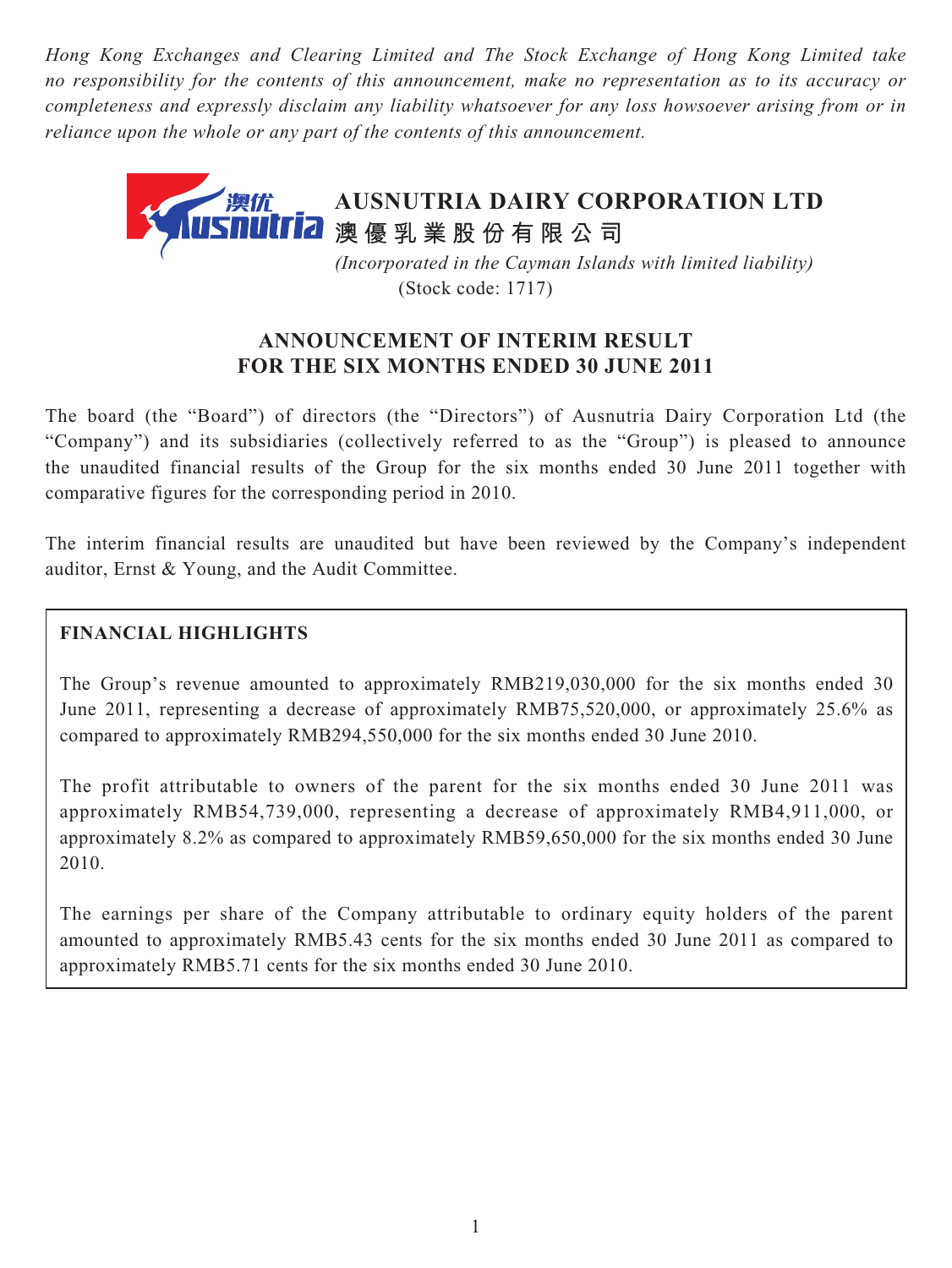# **INTERIM CONDENSED CONSOLIDATED STATEMENT OF COMPREHENSIVE INCOME For the six months ended 30 June 2011**

|                                                                                             |                | 2011           | 2010           |
|---------------------------------------------------------------------------------------------|----------------|----------------|----------------|
|                                                                                             | <b>Notes</b>   | <b>RMB'000</b> | <b>RMB'000</b> |
|                                                                                             |                | (Unaudited)    | (Unaudited)    |
| <b>REVENUE</b>                                                                              | $\overline{3}$ | 219,030        | 294,550        |
| Cost of sales                                                                               |                | (102, 446)     | (140, 567)     |
| Gross profit                                                                                |                | 116,584        | 153,983        |
| Other income and gains                                                                      | 3              | 7,599          | 7,388          |
| Selling and distribution costs                                                              |                | (39,105)       | (75, 381)      |
| Administrative expenses                                                                     |                | (14, 116)      | (11, 430)      |
| Other expenses                                                                              |                | (5,999)        | (8,919)        |
| Finance costs                                                                               | $\overline{4}$ |                | (1,371)        |
| Profit before tax                                                                           | 5              | 64,963         | 64,270         |
| Income tax expense                                                                          | 6              | (10, 224)      | (4,620)        |
| PROFIT FOR THE PERIOD                                                                       |                | 54,739         | 59,650         |
| <b>OTHER COMPREHENSIVE INCOME:</b><br>Exchange difference on translating foreign operations |                | (600)          | 170            |
| <b>TOTAL COMPREHENSIVE INCOME FOR THE PERIOD</b>                                            |                | 54,139         | 59,820         |
| Profit for the period attributable to:                                                      |                |                |                |
| Owners of the parent                                                                        |                | 54,739         | 59,650         |
| Total comprehensive income attributable to:                                                 |                |                |                |
| Owners of the parent                                                                        |                | 54,139         | 59,820         |
| <b>EARNINGS PER SHARE ATTRIBUTABLE TO</b>                                                   |                |                |                |
| ORDINARY EQUITY HOLDERS OF THE PARENT<br>- basic and diluted (RMB)                          | 8              | 5.43 cents     | 5.71 cents     |
|                                                                                             |                |                |                |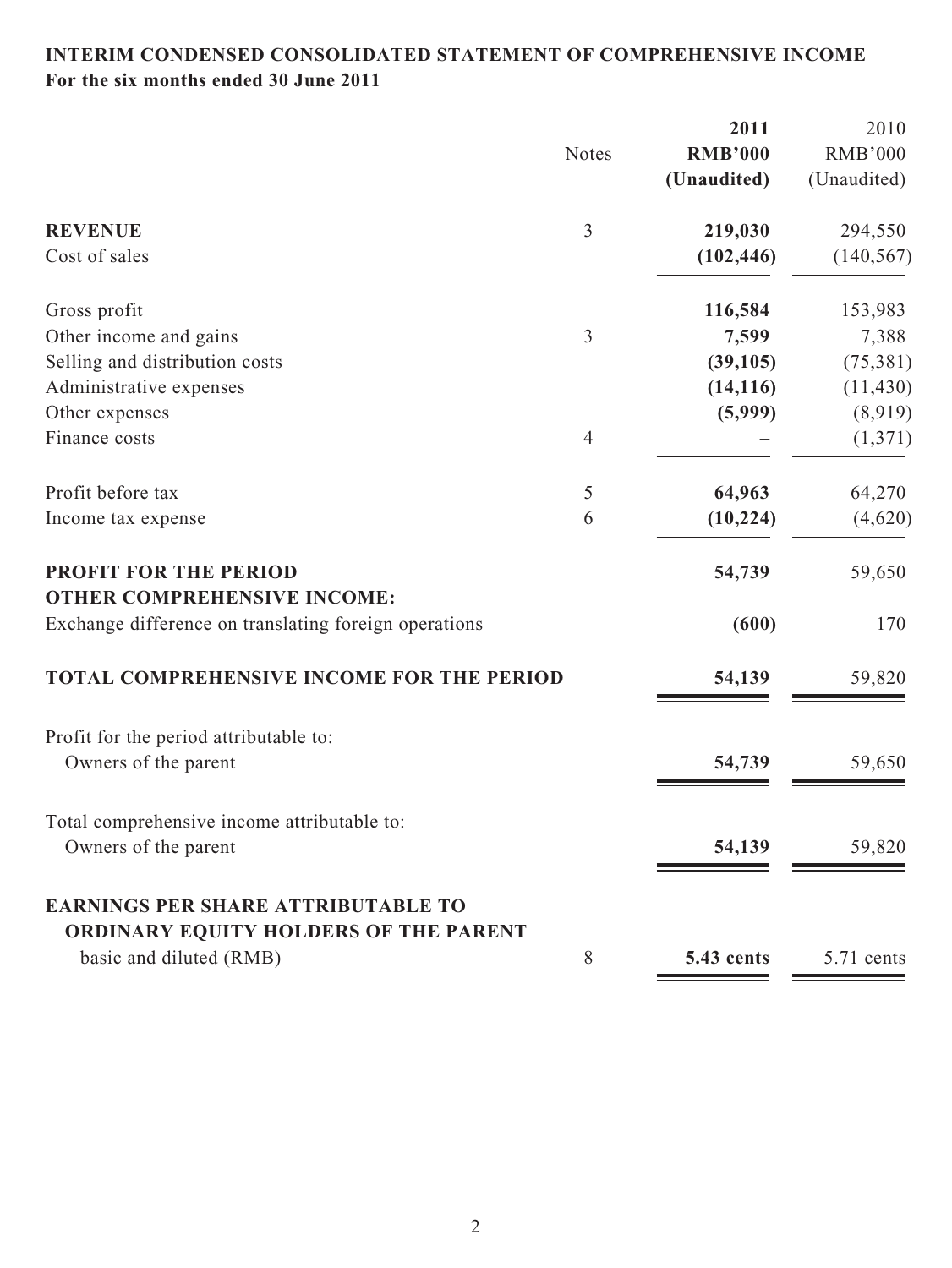# **INTERIM CONDENSED CONSOLIDATED STATEMENT OF FINANCIAL POSITION 30 June 2011**

|                                                           | 2010           |
|-----------------------------------------------------------|----------------|
| 2011                                                      |                |
| <b>Notes</b><br><b>RMB'000</b>                            | <b>RMB'000</b> |
| (Unaudited)                                               | (Audited)      |
| <b>NON-CURRENT ASSETS</b>                                 |                |
| Property, plant and equipment<br>41,184                   | 38,161         |
| Lease prepayments for land use rights<br>2,228            | 2,256          |
| 1,934<br>Intangible assets                                | 1,855          |
| Deferred tax assets<br>2,329                              | 4,017          |
| Investments in associates<br>3,260                        | 2,611          |
| 9<br>154,106<br>Long-term prepayments                     | 23,108         |
| 205,041<br>Total non-current assets                       | 72,008         |
| <b>CURRENT ASSETS</b>                                     |                |
| Inventories<br>120,400                                    | 76,963         |
| Trade and bills receivables<br>10<br>121,076              | 120,963        |
| 54,122<br>Prepayments, deposits and other receivables     | 80,734         |
| 200,000<br>Held-to-maturity investment                    | 200,000        |
| Tax recoverable<br>6,679                                  | 14,973         |
| 438,403<br>Cash and cash equivalents                      | 638,984        |
| 940,680<br>Total current assets                           | 1,132,617      |
| <b>CURRENT LIABILITIES</b>                                |                |
| 11<br>14,365<br>Trade payables                            | 8,784          |
| Other payables and accruals<br>70,281                     | 60,169         |
| Dividend payable<br>12<br>24,628                          |                |
| 109,274<br>Total current liabilities                      | 68,953         |
| <b>NET CURRENT ASSETS</b><br>831,406                      | 1,063,664      |
| <b>TOTAL ASSETS LESS CURRENT LIABILITIES</b><br>1,036,447 | 1,135,672      |
| 1,036,447<br><b>NET ASSETS</b>                            | 1,135,672      |
| <b>EQUITY</b>                                             |                |
| Equity attributable to the owners of the parent           |                |
| Issued capital<br>13<br>86,971                            | 92,066         |
| Share premium<br>525,698                                  | 649,167        |
| Proposed final dividend                                   | 26,676         |
| Other reserves<br>423,778                                 | 367,763        |
| 1,036,447<br>Total equity                                 | 1,135,672      |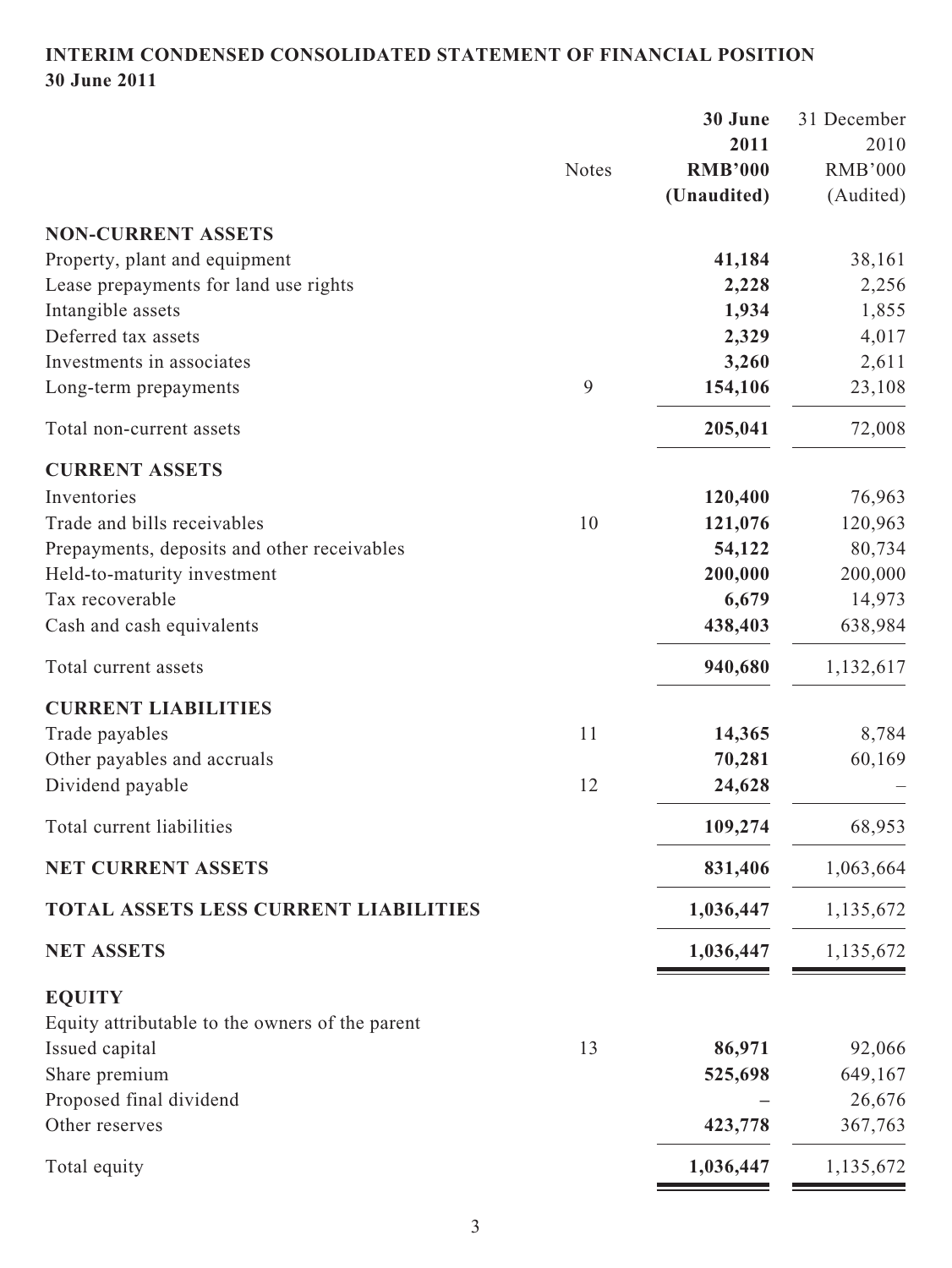# **INTERIM CONDENSED CONSOLIDATED STATEMENT OF CHANGES IN EQUITY For the six months ended 30 June 2011**

| <b>Issued</b>  |                |          | <b>Statutory</b> | <b>Exchange</b>          |                                      | Proposed                 |                |
|----------------|----------------|----------|------------------|--------------------------|--------------------------------------|--------------------------|----------------|
| capital        | <b>Share</b>   | Capital  | surplus          | fluctuation              | Retained                             | final                    | Total          |
| (note 13)      | premium        | reserve* | reserve*         | reserve*                 | earnings*                            | dividend                 | equity         |
| <b>RMB'000</b> | <b>RMB'000</b> | RMB'000  | <b>RMB'000</b>   | RMB'000                  | RMB'000                              | <b>RMB'000</b>           | <b>RMB'000</b> |
|                |                |          |                  |                          |                                      |                          |                |
| 92,066         | 649,167        | 23,406   | 39,410           | (52)                     | 304,999                              | 26,676                   | 1,135,672      |
|                |                |          |                  | (600)                    | 54,739                               |                          | 54,139         |
| (5,095)        | (123, 469)     |          |                  | $\overline{\phantom{0}}$ | 1,876                                | (1,876)                  | (128, 564)     |
|                |                |          |                  |                          |                                      | (24, 800)                | (24, 800)      |
| 86,971         | 525,698        | 23,406   | 39,410           | (652)                    | 361,614                              |                          | 1,036,447      |
|                |                |          |                  |                          |                                      |                          |                |
| 92,066         | 675,843        | 23,406   | 26,598           | (190)                    | 207,644                              | 55,206                   | 1,080,573      |
|                |                |          |                  | 170                      | 59,650                               | $\overline{\phantom{0}}$ | 59,820         |
|                |                |          |                  |                          |                                      | (55,206)                 | (55,206)       |
| 92,066         | 675,843        | 23,406   | 26,598           | (20)                     | 267,294                              |                          | 1,085,187      |
|                |                |          |                  |                          | Attributable to owners of the parent |                          |                |

\* These components of equity comprise the other reserves of RMB423,778,000 (31 December 2010: RMB367,763,000) in the condensed consolidated statement of financial position.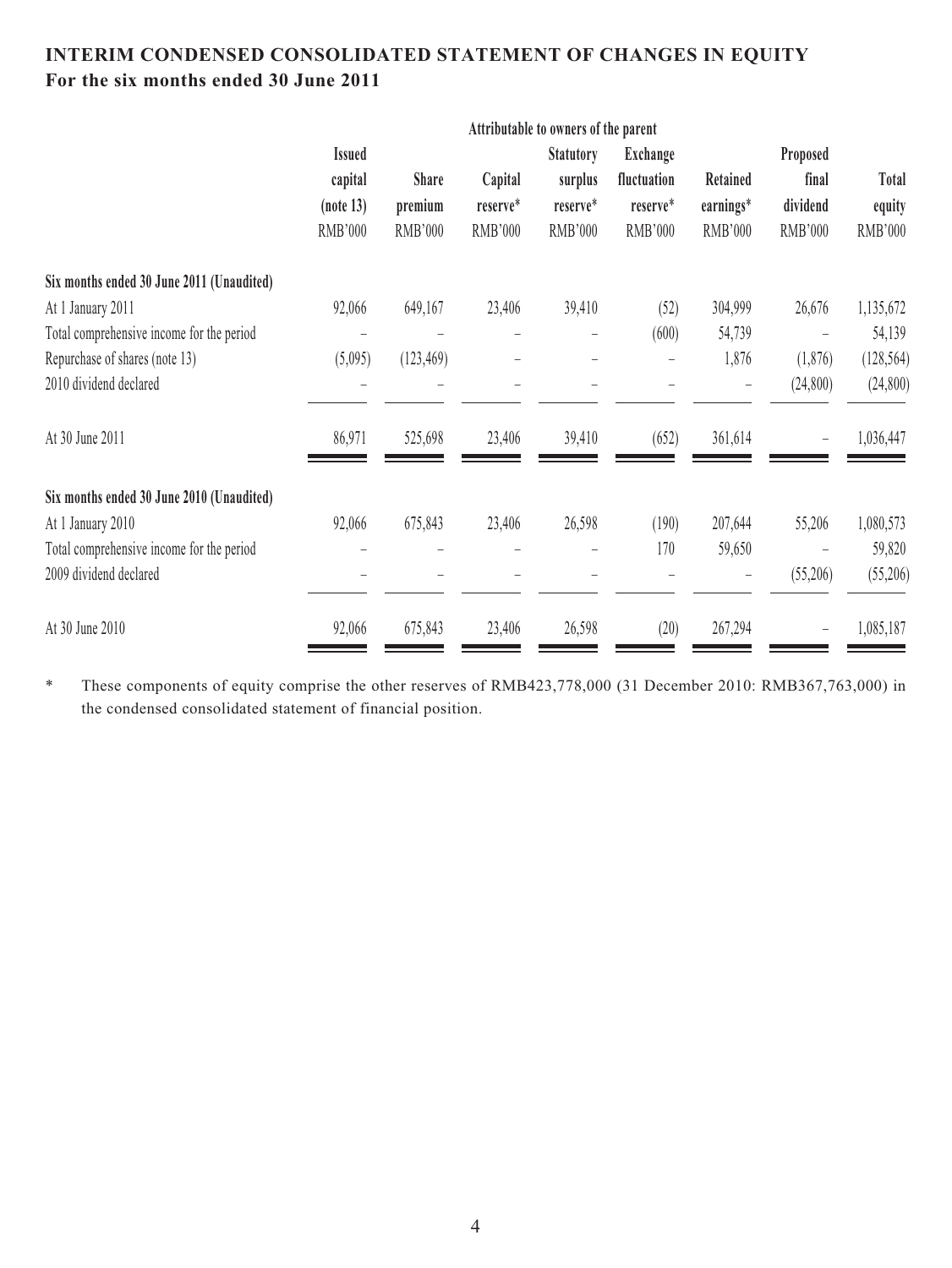# **INTERIM CONDENSED CONSOLIDATED STATEMENT OF CASH FLOWS For the six months ended 30 June 2011**

|                                                    | For the six months ended |                |  |
|----------------------------------------------------|--------------------------|----------------|--|
|                                                    | 30 June                  |                |  |
|                                                    | 2011                     | 2010           |  |
|                                                    | <b>RMB'000</b>           | <b>RMB'000</b> |  |
|                                                    | (Unaudited)              | (Unaudited)    |  |
| <b>NET CASH FLOWS FROM/(USED IN)</b>               |                          |                |  |
| <b>OPERATING ACTIVITIES</b>                        | 61,479                   | (124, 382)     |  |
| NET CASH FLOWS USED IN INVESTING ACTIVITIES        | (132, 725)               | (239,080)      |  |
| <b>NET CASH FLOWS USED IN FINANCING ACTIVITIES</b> | (128, 564)               | (436, 823)     |  |
| NET DECREASE IN CASH AND CASH EQUIVALENTS          | (199, 810)               | (800, 285)     |  |
| Cash and cash equivalents at beginning of period   | 638,984                  | 1,465,887      |  |
| Effect of foreign exchange rate changes, net       | (771)                    | (338)          |  |
| CASH AND CASH EQUIVALENTS AT END OF PERIOD         | 438,403                  | 665,264        |  |
| <b>ANALYSIS OF BALANCES OF CASH AND</b>            |                          |                |  |
| <b>CASH EQUIVALENTS</b>                            |                          |                |  |
| Cash and cash equivalents                          | 438,403                  | 665,264        |  |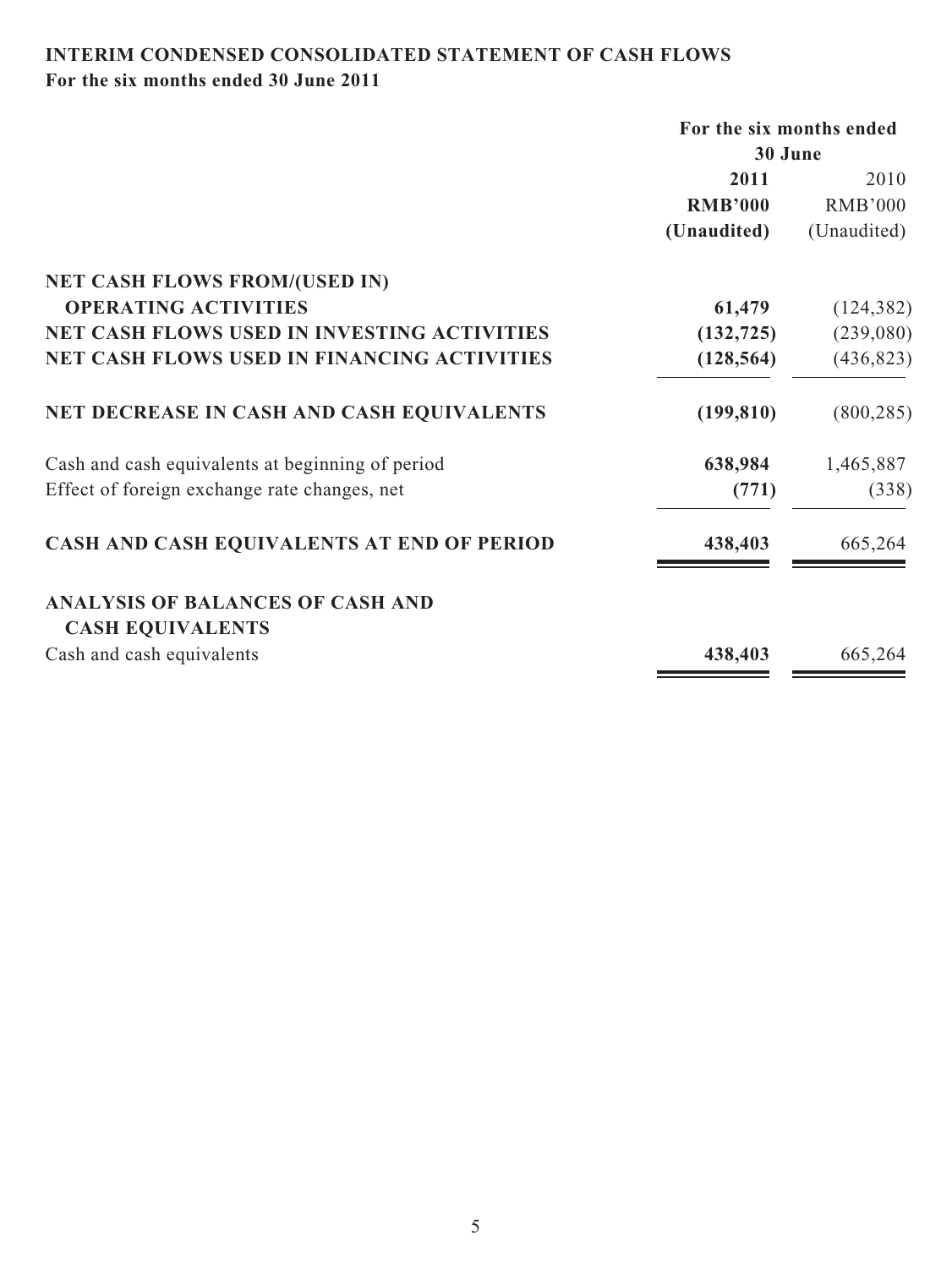# **NOTES TO THE INTERIM CONDENSED CONSOLIDATED FINANCIAL STATEMENTS 30 June 2011**

#### **1. CORPORATE INFORMATION**

The Company was incorporated as an exempted company with limited liability in the Cayman Islands on 8 June 2009. The registered office of the Company is located at Cricket Square, Hutchins Drive, P.O. Box 2681, Grand Cayman KY1- 1111, Cayman Islands. The major offices of the Company are located at No. 2, East Wangwang Road, Hexi, Changsha, Hunan Province, the People's Republic of China (the "PRC") and at Room 2101, Beautiful Group Tower, 77 Connaught Road Central, Central, Hong Kong. The shares of the Company were listed on the Main Board of The Stock Exchange of Hong Kong Limited (the "Stock Exchange") on 8 October 2009.

The Company acts as an investment holding company of the Group. The Group is principally engaged in the production, marketing and distribution of high-end and premium paediatric nutrition products in the PRC.

#### **2 BASIS OF PREPARATION AND CHANGES TO THE GROUP'S ACCOUNTING POLICIES**

#### **Basis of preparation**

The Interim Condensed Consolidated Financial Statements for the six months ended 30 June 2011 have been prepared in accordance with IAS 34 Interim Financial Reporting issued by IASB.

The Interim Condensed Consolidated Financial Statements does not include all the information and disclosures required for annual financial statements, and should be read in conjunction with the Group's annual financial statements for the year ended 31 December 2010. The Interim Condensed Consolidated Financial Statements are presented in Renminbi ("RMB") and all values are rounded to nearest thousand (RMB'000), except when otherwise indicated.

#### **Impact of new and revised International Reporting Standard**

The accounting policies adopted in the preparation of the Interim Condensed Consolidated Financial Statements are consistent with those followed in the preparation of the Group's annual financial statements for the year ended 31 December 2010, except for the adoption of new standards and interpretations as of 1 January 2011, noted below:

| <b>IFRS 1 Amendments</b>   | Amendments to IFRS 1 First-time Adoption of International Financial |
|----------------------------|---------------------------------------------------------------------|
|                            | Reporting Standards - Limited Exemption from Comparative            |
|                            | <b>IFRS 7 Disclosures for First-time Adopters</b>                   |
| IAS 24 (Revised)           | <b>Related Party Transactions</b>                                   |
| IAS 32 Amendments          | Amendments to IAS 32 Financial Instruments:                         |
|                            | Presentation – Classification of Rights Issues                      |
| <b>IFRIC 14 Amendments</b> | Amendments to IFRIC 14 Prepayments of a Minimum Funding Requirement |
| <b>IFRIC 19</b>            | Extinguishing Financial Liabilities with Equity Instruments         |

Apart from the above, in May 2010, the IASB issued Improvements to IFRSs 2010 which sets out amendments to IFRS 3, IFRS 7, IAS 1, IAS 27, IAS 34 and IFRIC 13, primarily with a view to removing inconsistencies and clarifying wording.

The adoption of the new and revised standards and interpretations resulted in changes to accounting policies, but did not have significant impact on the financial position or performance of the Group.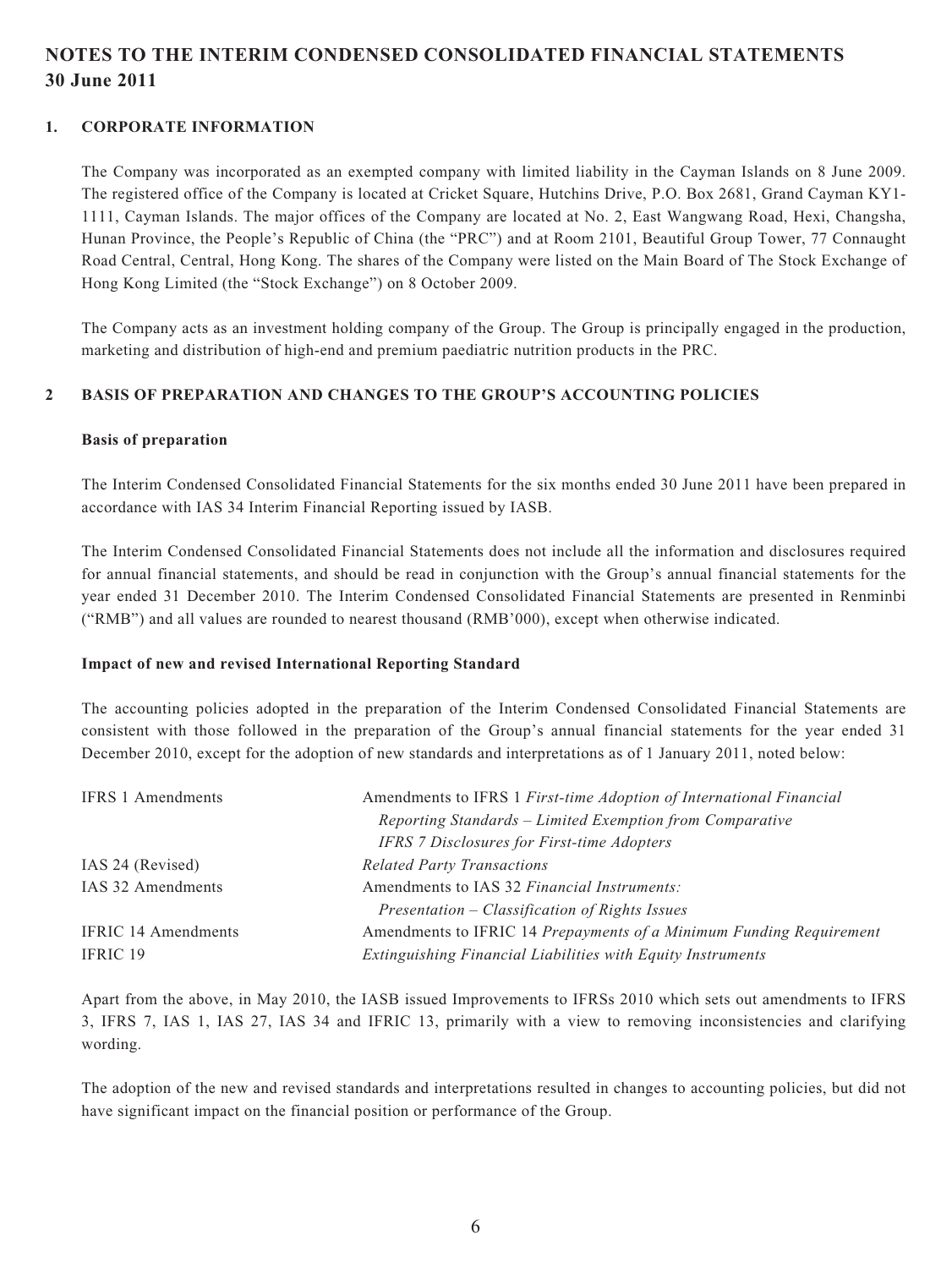#### **3. REVENUE, OTHER INCOME AND GAINS**

Revenue represents the net invoiced value of goods sold, after deduction of allowances for returns and trade discounts.

An analysis of the Group's revenue, other income and gains is as follows:

| Six months ended 30 June |                |                |
|--------------------------|----------------|----------------|
|                          | 2011           | 2010           |
| Note                     | <b>RMB'000</b> | <b>RMB'000</b> |
|                          | (Unaudited)    | (Unaudited)    |
|                          |                |                |
|                          | 219,030        | 294,550        |
|                          |                |                |
|                          | 2,379          | 1,416          |
|                          | 4,346          | 2,472          |
| (i)                      | 331            | 3,500          |
|                          | 543            |                |
|                          | 7,599          | 7,388          |
|                          |                |                |

(i) There were no unfulfilled conditions or contingencies attaching to these grants.

### **4. FINANCE COSTS**

|                                                            | Six months ended 30 June |                |
|------------------------------------------------------------|--------------------------|----------------|
|                                                            | 2011                     | 2010           |
|                                                            | <b>RMB'000</b>           | <b>RMB'000</b> |
|                                                            | (Unaudited)              | (Unaudited)    |
| Interest on a bank loan wholly repayable within five years |                          | 1,371          |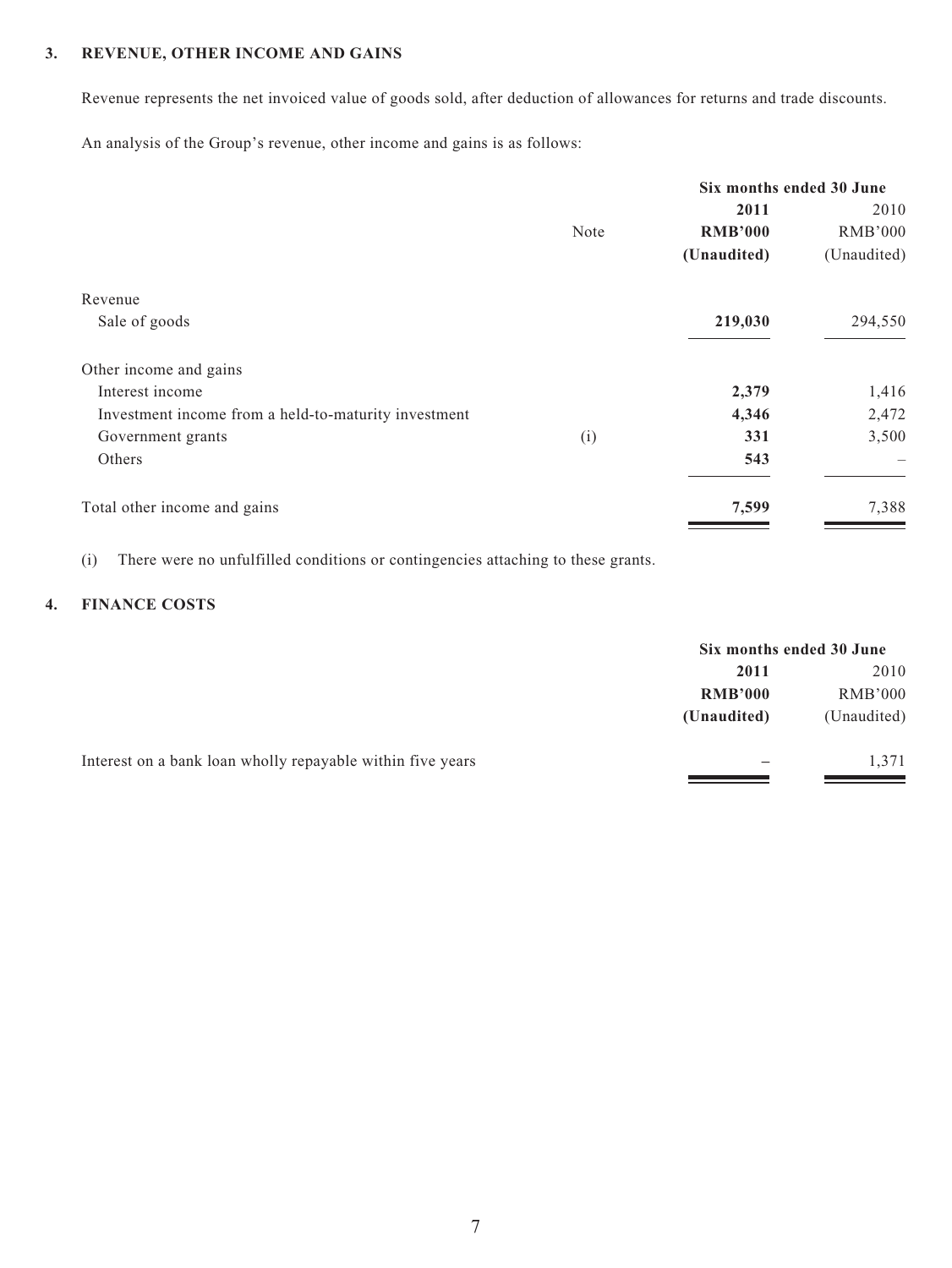#### **5. PROFIT BEFORE TAX**

The Group's profit before tax is arrived at after charging:

|                                                              | Six months ended 30 June |                |
|--------------------------------------------------------------|--------------------------|----------------|
|                                                              | 2011                     | 2010           |
|                                                              | <b>RMB'000</b>           | <b>RMB'000</b> |
|                                                              | (Unaudited)              | (Unaudited)    |
| Cost of inventories sold                                     | 102,446                  | 140,567        |
| Depreciation                                                 | 2,051                    | 1,381          |
| Amortisation of lease prepayments for land use rights        | 28                       | 28             |
| Amortisation of intangible assets*                           | 121                      | 82             |
| Minimum lease payments under operating leases:               |                          |                |
| Land and buildings                                           |                          | 210            |
| Auditors' remuneration                                       | 423                      | 400            |
| Advertising and promotion expenses                           | 17,640                   | 59,867         |
| Employee benefit expenses (including directors' emoluments): |                          |                |
| Wages, salaries and staff welfare                            | 15,156                   | 11,109         |
| Retirement benefit contributions                             | 961                      | 490            |
|                                                              | 16,117                   | 11,599         |

\* The amortisation of intangible assets is included in "Administrative expenses" on the face of the condensed consolidated statement of comprehensive income.

#### **6. INCOME TAX**

No provision for Hong Kong profits tax has been made as the Group did not generate any assessable profits arising in Hong Kong during the six months ended 30 June 2011 (six months ended 30 June 2010: nil). Taxes on profits assessable elsewhere have been calculated at the rates of tax prevailing in the jurisdictions in which the Group operates.

The Company's subsidiary, Ausnutria Dairy (China) Co., Ltd. ("Ausnutria China"), is subject to enterprise income tax ("EIT") at the statutory tax rate of 15% (2010: 12.5%) during the period under the current PRC income tax laws.

Pursuant to the then relevant effective PRC income tax laws and regulations, newly established foreign-invested enterprises that were engaged in manufacturing activities with an operation period of over 10 years were eligible to apply for a two-year EIT exemption followed by a three-year 50% EIT rate reduction holiday from the first profit-making year. In accordance with the approval from the relevant tax authority in 2004, Ausnutria China was granted an EIT exemption for the two years ended 31 December 2005, and a preferential EIT rate of 15% for the two years ended 31 December 2007 and a preferential EIT rate of 12.5% for the year ended 31 December 2008. Pursuant to an approval from relevant tax authority in April 2010, the first profit-making year of Ausnutria China was revised to the year ended 31 December 2006 and therefore, Ausnutria China was granted the EIT exemption for the two years ended 31 December 2007 and a preferential EIT rate of 12.5% for the three years ended 31 December 2010.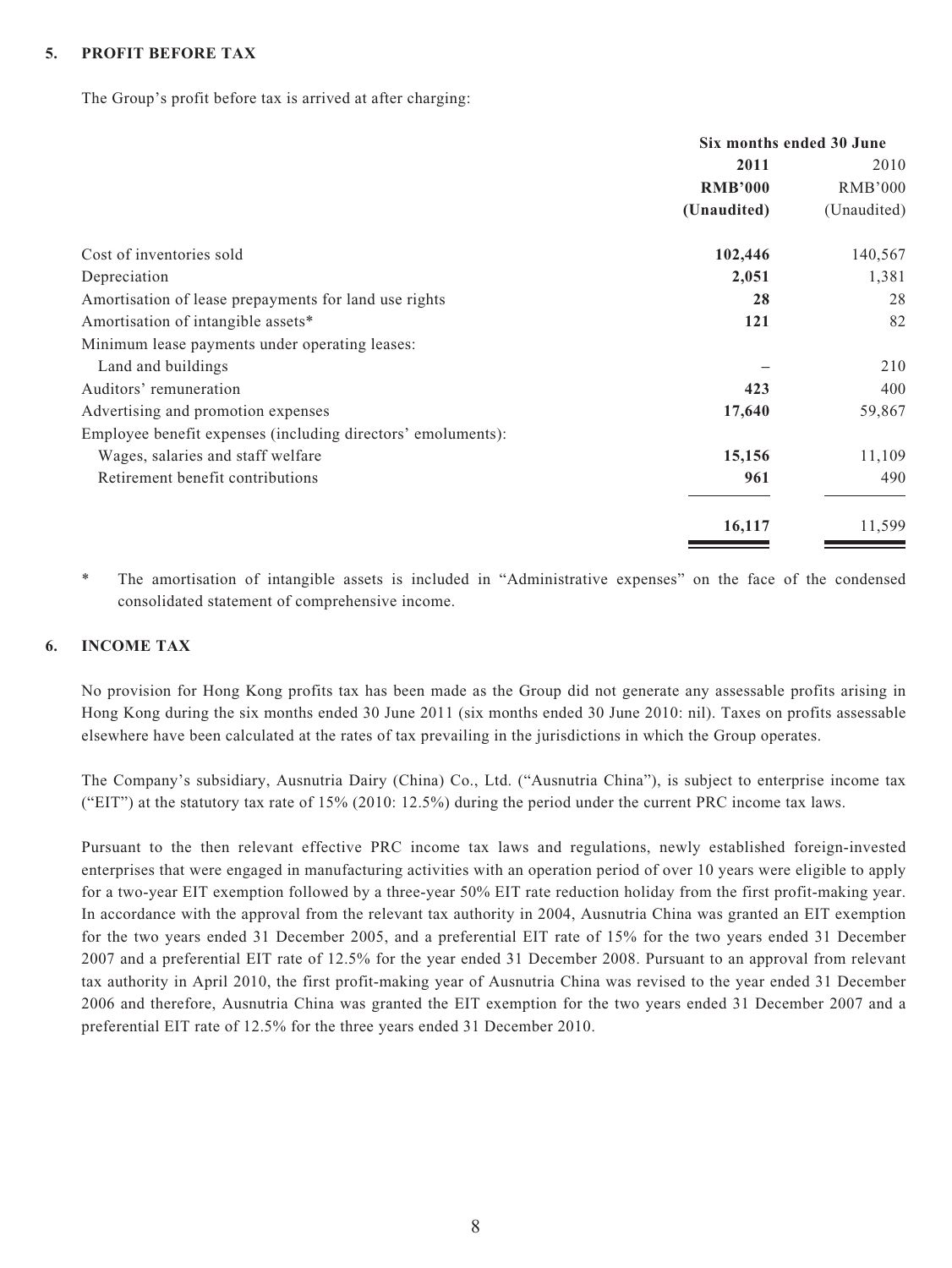On 23 May 2011, Ausnutria China obtained a certification (the "Certification") from Hunan Provincial Science & Technology Department, Hunan Provincial Financial Department, Hunan Provincial State Tax Bureau and Hunan Provincial Local Tax Bureau, pursuant to which, Ausnutria China was designated as a High-tech Enterprise, whose certification is valid for a period of three years. Therefore, Ausnutria China was granted a preferential EIT tax rate of 15% hereafter.

|                 |                | Six months ended 30 June |  |
|-----------------|----------------|--------------------------|--|
|                 | 2011           | 2010                     |  |
|                 | <b>RMB'000</b> | <b>RMB'000</b>           |  |
|                 | (Unaudited)    | (Unaudited)              |  |
| $Current - PRC$ | 12,553         | 4,686                    |  |
| Deferred tax    | (2,329)        | (66)                     |  |
|                 | 10,224         | 4,620                    |  |
|                 |                |                          |  |

#### **7. INTERIM DIVIDENDS**

The board of the Company did not recommend the payment of any interim dividend for the six months ended 30 June 2011 (six months ended 30 June 2010: nil).

#### **8. EARNINGS PER SHARE ATTRIBUTABLE TO ORDINARY EQUITY HOLDERS OF THE PARENT**

The calculation of the basic earnings per share amount is based on the profit for the period attributable to ordinary equity holders of the parent and the weighted average number of ordinary shares of 1,007,527,580 (six months ended 30 June 2010: 1,045,000,000) in issue during the period.

#### **Earnings**

|                                                               | Six months ended 30 June |               |  |
|---------------------------------------------------------------|--------------------------|---------------|--|
|                                                               | 2011                     | 2010          |  |
|                                                               | <b>RMB'000</b>           | RMB'000       |  |
|                                                               | (Unaudited)              | (Unaudited)   |  |
| Profit attributable to ordinary equity holders of the parent, |                          |               |  |
| used in the basic earnings per share calculation              | 54,739                   | 59,650        |  |
|                                                               |                          |               |  |
| <b>Shares</b>                                                 |                          |               |  |
|                                                               | Six months ended 30 June |               |  |
|                                                               | 2011                     | 2010          |  |
|                                                               | (Unaudited)              | (Unaudited)   |  |
| Weighted average number of ordinary shares in issue during    |                          |               |  |
| the period used in the basic earnings per share calculation   | 1,007,527,580            | 1,045,000,000 |  |

No adjustment has been made to the basic earnings per share presented for the six months ended 30 June 2011 and 2010 in respect of dilution as there were no diluting events in existence during the relevant periods.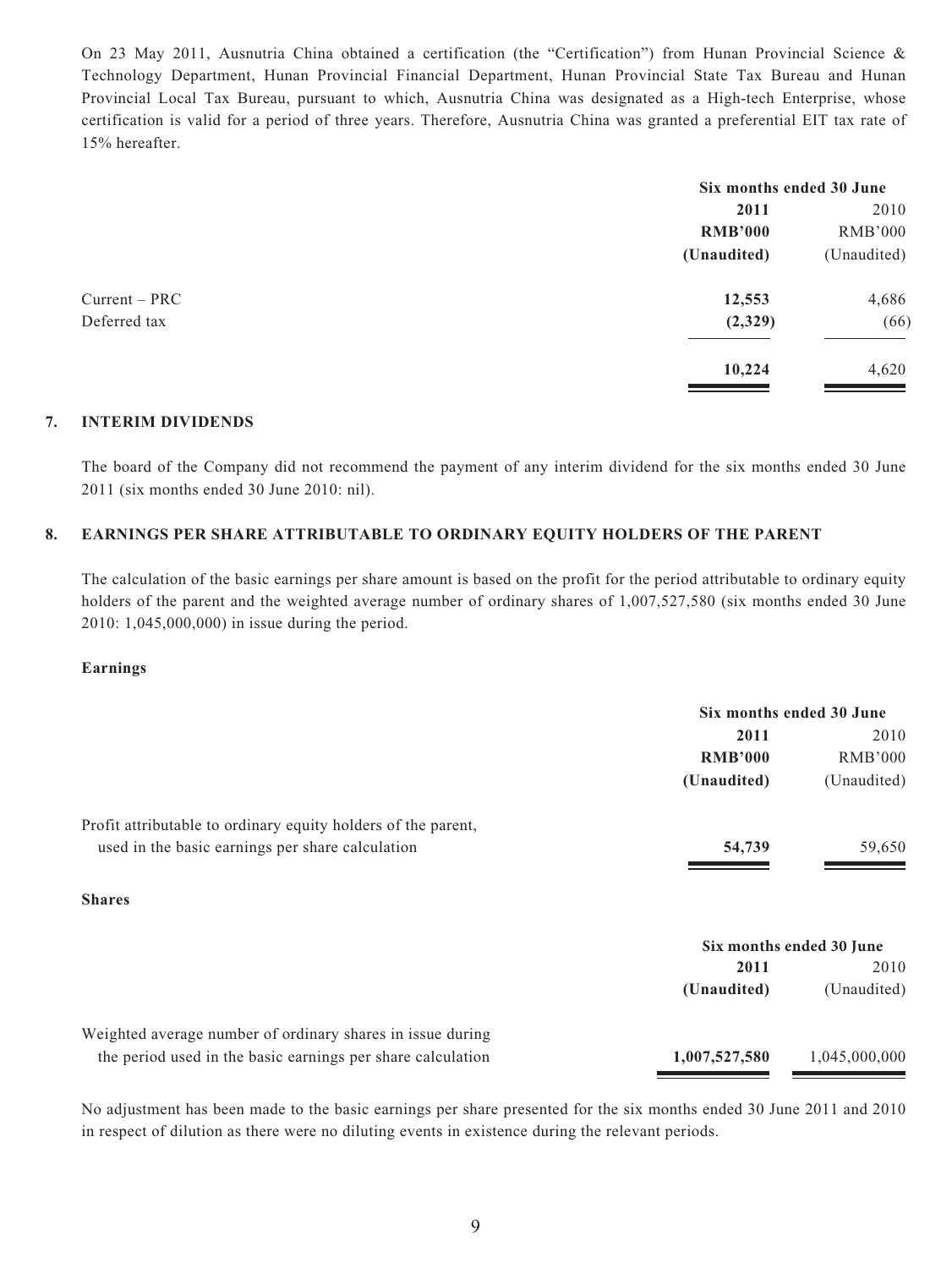#### **9. LONG-TERM PREPAYMENTS**

The balance as at 30 June 2011 mainly included the prepayments made for acquiring Hyproca Dairy Group B.V. from Dutch Dairy Investments B.V. amounting to RMB128,263,000 (31 December 2010: nil) and purchasing land use rights from Changsha Xin Da Xin Real Estate Management Co., Ltd. ("Xin Da Xin"), a fellow subsidiary of the Group amounting to RMB23,113,000 (31 December 2010: RMB23,108,000).

#### **10. TRADE AND BILLS RECEIVABLES**

The details of trade receivables and bills receivables are as follows:

|                   | 30 June        | 31 December    |
|-------------------|----------------|----------------|
|                   | 2011           | 2010           |
|                   | <b>RMB'000</b> | <b>RMB'000</b> |
|                   | (Unaudited)    | (Audited)      |
| Trade receivables | 100,086        | 89,550         |
| Bills receivables | 20,990         | 31,413         |
| Total             | 121,076        | 120,963        |

The Group normally allows a credit period of not more than 1 year to certain customers. The Group seeks to maintain strict control over its outstanding receivables. Overdue balances are reviewed regularly by senior management. In view of the aforementioned and the fact that the Group's trade receivables relate to a large number of diversified customers, there is no significant concentration of credit risk. Trade receivables are non-interest-bearing.

An aged analysis of the trade receivables of the Group, based on the invoice date, is as follows:

| 30 June        | 31 December    |
|----------------|----------------|
| 2011           | 2010           |
| <b>RMB'000</b> | <b>RMB'000</b> |
| (Unaudited)    | (Audited)      |
| 63,822         | 68,610         |
| 18,810         | 14,156         |
| 17,454         | 6,784          |
| 100,086        | 89,550         |
|                |                |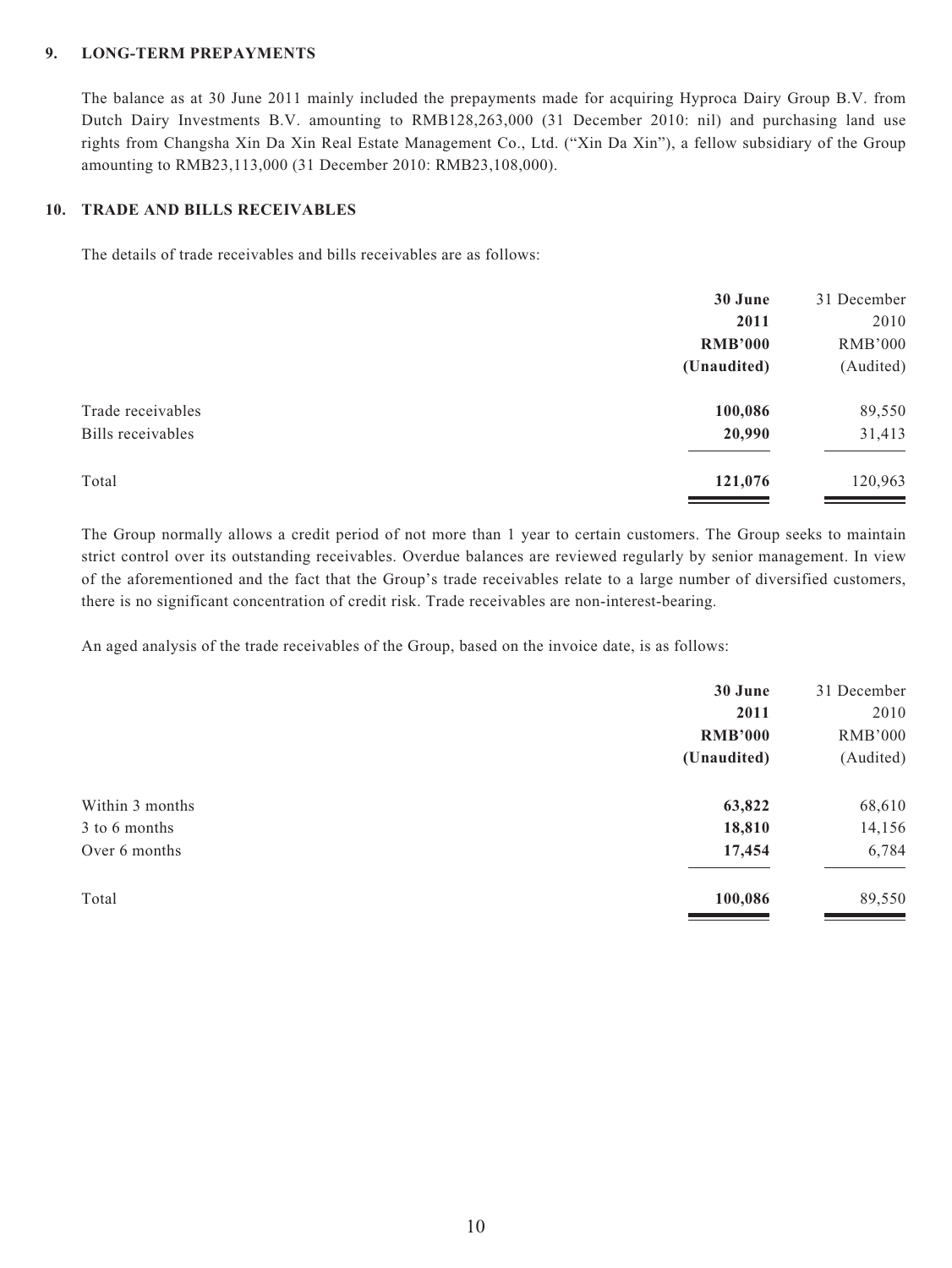#### **11. TRADE PAYABLES**

An aged analysis of the trade payables of the Group, based on the invoice date, is as follows:

|                   | 30 June        | 31 December    |
|-------------------|----------------|----------------|
|                   | 2011           | 2010           |
|                   | <b>RMB'000</b> | <b>RMB'000</b> |
|                   | (Unaudited)    | (Audited)      |
| Within two months | 13,270         | 7,351          |
| Over two months   | 1,095          | 1,433          |
|                   | 14,365         | 8,784          |

Trade payables are interest-free and are normally settled on a 45-day term.

#### **12. DIVIDEND PAYABLE**

Dividend payable represented the 2010 final dividend approved during the annual general meeting of shareholders of the Company in May 2011. The dividend payable was fully paid by the Company in July 2011.

#### **13. SHARE CAPITAL**

#### **Shares**

|                                               | 30 June        | 31 December |
|-----------------------------------------------|----------------|-------------|
|                                               | 2011           | 2010        |
|                                               | <b>RMB'000</b> | RMB'000     |
|                                               | (Unaudited)    | (Audited)   |
| Authorised:                                   |                |             |
| 1,500,000,000 ordinary shares of HK\$0.1 each | 132,152        | 132,152     |
| Issued and fully paid                         |                |             |
| 987,160,000 (2010: 1,045,000,000)             |                |             |
| ordinary shares of HK\$0.1 each               | 86,971         | 92,066      |
|                                               |                |             |

The Company repurchased 4,046,000 shares and 53,794,000 shares, at prices ranging from HK\$2.38 to HK\$2.85 per share in January and February 2011, respectively. The total cost was HK\$144,489,000 (equivalent to RMB128,564,000) and the shares repurchased have been cancelled.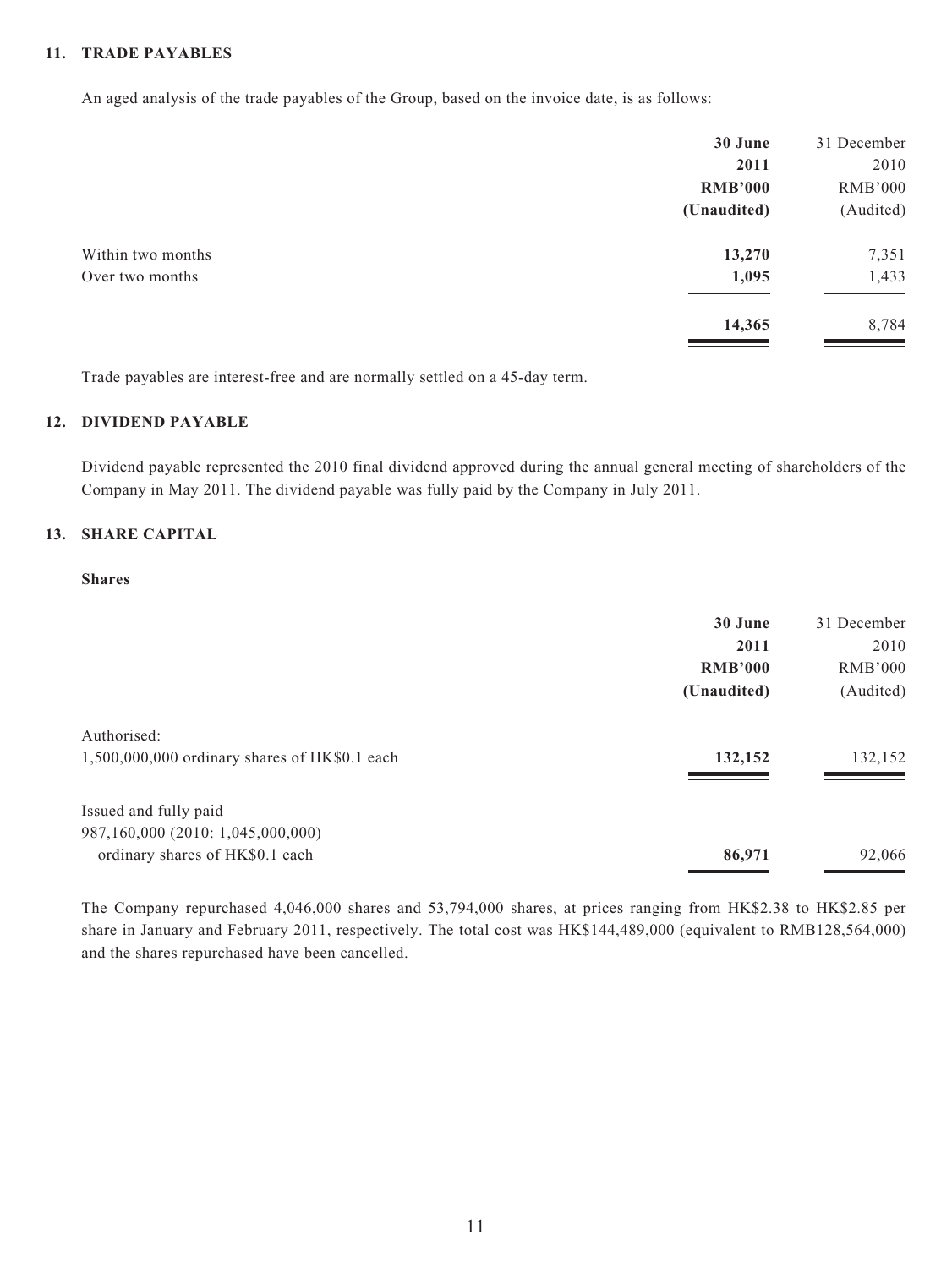#### **14. OPERATING SEGMENT INFORMATION**

For management purposes, the Group has a single operating and reportable segment – the production, marketing and distribution of high-end and premium paediatric nutrition products in the PRC (including Hong Kong and Macau). All of the Group's revenue from external customers and operating profit are generated from this single segment. As at 30 June 2011, all of the Group's business and operational assets were located in the PRC. None of the Group's sales to a single external customer amounted to 10% or more of the Group's revenue during the six months ended 30 June 2011 (six months ended 30 June 2010: nil).

#### **15. EVENTS AFTER THE REPORTING PERIOD**

On 3 July 2011, Ausnutria Dairy (Dutch) Coöperatief U.A. (a wholly-owned subsidiary of the Company) ("Ausnutria Dairy"), Dutch Dairy Investments B.V. ("DDI"), the shareholders of DDI and Hyproca Dairy Group B.V. ("Hyproca Dairy") entered into a subscription agreement and a shareholders' agreement in relation to the subscription of 175,000 new shares in Hyproca Dairy, representing approximately 19.44% of its enlarged issued capital, by Ausnutria Dairy at a consideration of Euro6,282,500 (the "Subscription"). On 19 July 2011, pursuant to an acquisition agreement and a shareholders' agreement entered into among the Company, Ausnutria Dairy, DDI, shareholders of DDI and Hyproca Dairy, Ausnutra Dairy agreed to purchase 284,000 shares in Hyproca Dairy, representing approximately 31.56% of its enlarged issued share capital, from DDI, at a consideration of Euro10,369,000 (the "Acquisition"). Upon completion of the Subscription and the Acquisition, the Group will own 51% of the enlarged issued share capital of Hyproca Dairy. Further details of the Subscription and the Acquisition are set out in the announcement of the Company dated 4 July 2011 and 20 July 2011, respectively.

#### **MANAGEMENT DISCUSSION AND ANALYSIS**

#### **BUSINESS REVIEW**

For the six months ended 30 June 2011, the Group recorded a sales revenue of approximately RMB219,030,000, representing a decrease of approximately RMB75,520,000 or approximately 25.6%.

Gross profit was approximately RMB116,584,000, representing a decrease of approximately RMB37,399,000 or 24.3% over approximately RMB153,983,000 for the six months ended 30 June 2010. The Group's profit attributable to ordinary equity holders of the parent decreased approximately by 8.2% to RMB54,739,000 and the basic earnings per share was approximately RMB5.43 cents, representing a decrease of approximately RMB0.28 cents over 30 June 2010.

In the first half of 2011, the Group sustained its established business strategy and continued to explore for merger and acquisition opportunities in the upper stream so as to strengthen its supply capacity, research and development capacity, as well as the internationalization of its brandname, workforce and operation. During the period under review, significant progress has been achieved as a result of the investment in Hyproca Dairy Group B.V.. The first stage of the investment in Hyproca Dairy Group B.V. has been completed with approximately 19.44% of its share being acquired. Transaction regarding the further investment in 31.56% of its shares is in progress. Besides, since last year, the Group has commenced the restructuring of its sales and distribution system, which involved the change from distributors being responsible for sales and marketing activities to the direct involvement by the Group's own sales office workforce.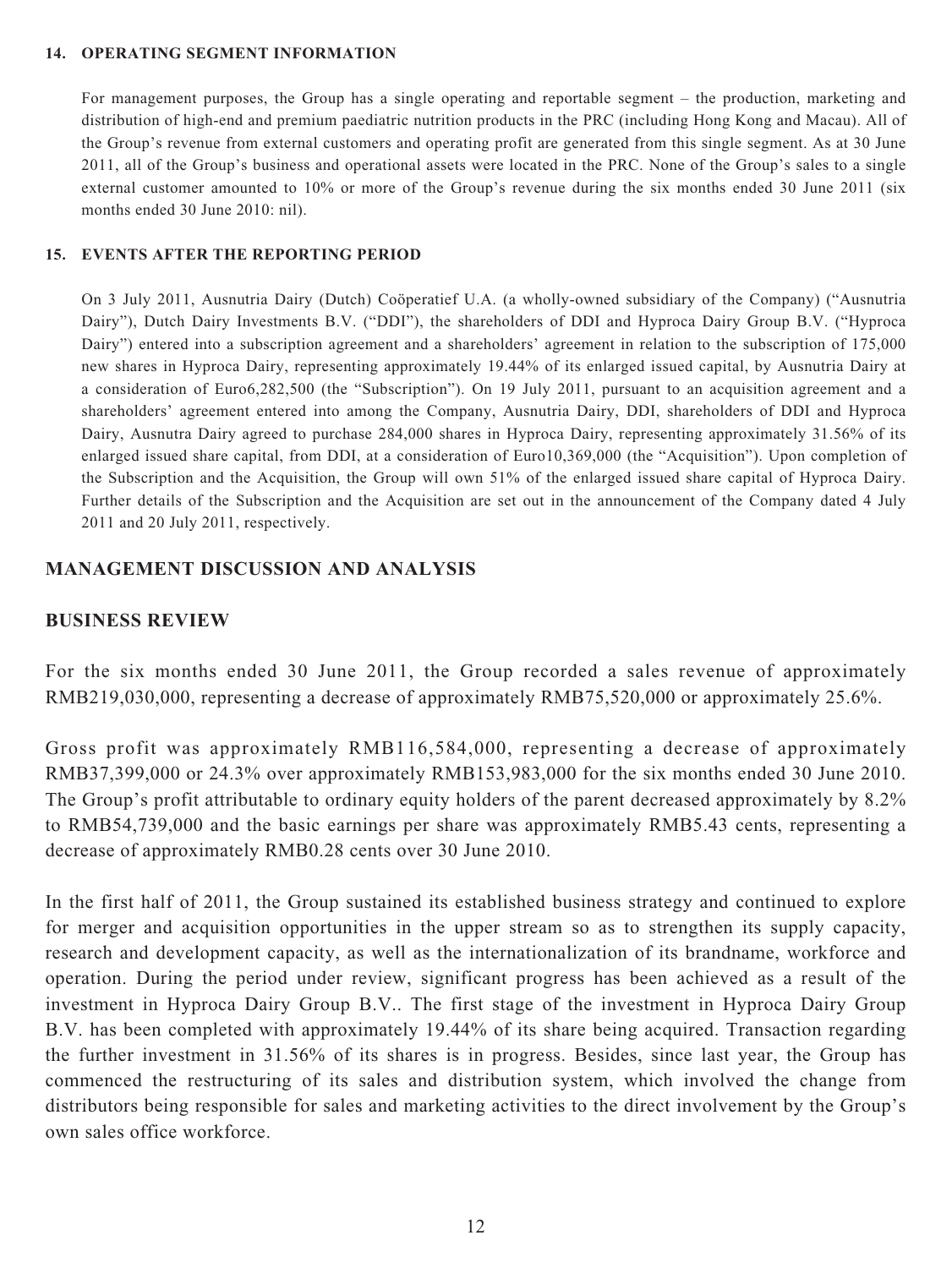The aim of the restructuring is to strengthen the Group's control of the sales network and its marketing capacity. In addition, during the period under review, a new information system of the Group has been set up and the Group has purchased the latest version of the ERP, CDM and CRM systems from a first class international software supplier and has appointed them to conduct implementation of the system for the Group. The purpose of setting up these new system is to provide better services to our consumers and to enhance the operational efficiency of the Group. The Group believes that the above changes have brought a temporary impact on its sales but with the improvement and establishment of such sales and distribution system, the relationship between the Group and its end customers is set to be closer, which will facilitate the Group to market its products in a more effective manner in the long run. The sales of the Group during the period decreased by approximately 25.6% as compared with that of the same period last year. The selling and distribution costs significantly dropped by 48.1% as compared to that of the same period last year.

As for cash flow, net cash inflow from operating activities of the Group was approximately RMB61,479,000 for the six months ended 30 June 2011, representing a significant improvement as compared to the net cash outflow of approximately RMB124,382,000 for the same period last year.

The Group currently has four major product series of paediatric milk formula and other paediatric nutritional supplements. The four major product series are A-choice Series, Best-choice Series, Allnutria Series and Allnutria Organic Series, which are designed to target consumers of high-priced and premiumpriced products.

### **BRANDING AND MARKETING**

Since its establishment, the Group has been devoting to the promotion of the brand "Ausnutria", which has been accredited as "China Wellknown Trademark" in early 2010 by the State Administration for Industry and Commerce of the PRC in relation to trademark awareness.

During the period under review, the Group succeeded in launching various TV programs for the advertising of Ausnutria products, including, on "Day Day Up" TV program, which is considered to have the highest viewership rate in China, and on the "730 and 830 programs" of the Hunan TV, which is considered to be one of the most attractive TV programs recently with high and stable viewership rate.

During the period under review, to align with the investment in century-old dairy products enterprise, Hyproca Dairy Group B.V. ("Hyproca"), the Group organized more than 1,900 sessions of marketing activities, namely, "Integration of A Hundred Year-Old Dairy Enterprise – Ausnutria Members Thanks-Giving Season", which is a series of large scale consumers activities aiming at penetrating Ausnutria branding into different levels of consumers throughout China.

### **MARKETING AND DISTRIBUTION**

The Group previously sold its products mainly through distributors, and the Group's distributors are responsible for all regional marketing and promotion activities, including advertising in retail outlets and arranging paediatric nutrition education seminars. Since 2010, the Group has restructured its sales and distribution system. Under the new system, the Group has extended its involvement in all the major regional sales and marketing activities.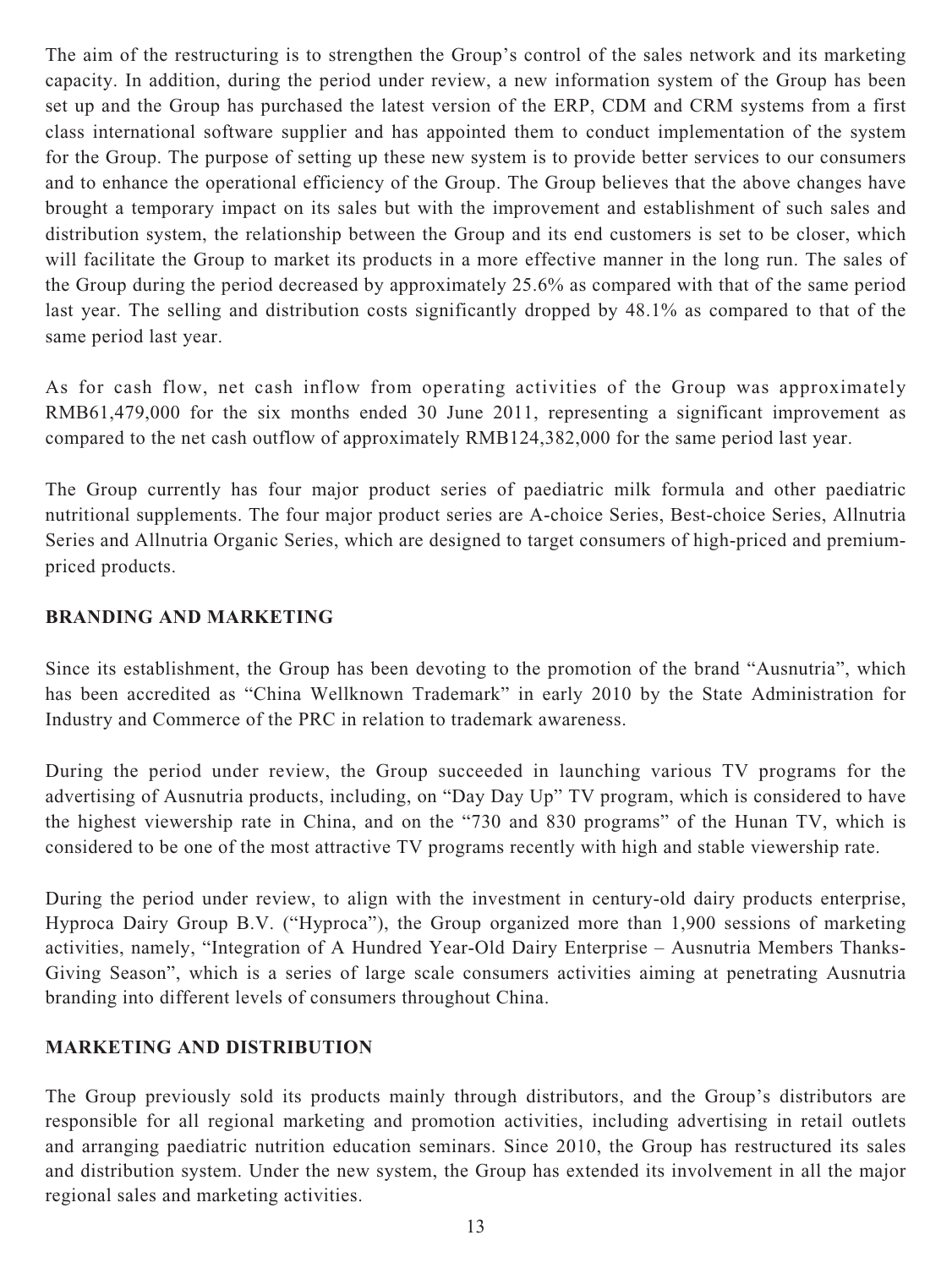During the period under review, the Group has continued to expand its sales and marketing teams and set up regional sales offices in order to better manage the marketing and promotion activities and the coordination with distributors in a more timely and effective manner. As at 30 June 2011, the Group had a total of 17 (31 December 2010: 17) sales offices and the sales and marketing personnel has increased to 354 (31 December 2010: 314). The number of distributors was 302 (31 December 2010: 423), with sales network covering all provinces and cities in China. The decrease in number of distributors as compared to 2010 was mainly attributable to the merging of some of the distributors in the market during the period under review. Otherwise, the number of distributors should has a double-digit growth instead.

The Group believes that through the restructuring and changes carried out in 2010, the Group is better positioned to capture the market opportunities ahead.

During the period under review, the Group also implemented a new marketing and sales channel through the efforts of respective sales offices across the country. As at 30 June 2011, the Group has established over 580 "giant ship" shops nationwide which were set up according to the sales performance of respective cities in China.

In addition, during the period under review, the Group further strengthened the promotion of e-commerce, and had actively expanded "Business to Business" and "Business to Consumers" markets and established long-term cooperation agreement with ten e-commerce and shopping channels, including taobao.com, 360buy.com and Happy Shopping. For the six months ended 30 June 2011, the sales revenue generated from e-commerce increased by more than 100% as compared with that of the same period last year.

In order to provide better sales services to consumers and to increase their loyalty, during the period under review, the Group also launched a new membership program, namely, "Members Experience Sales". As at 30 June 2011, there were a total of 27,732 (31 December 2010: 1,221) registered members.

# **PRODUCTION AND QUALITY CONTROL**

In November 2010, the PRC government issued a notice and required all enterprises engaged in the production of formula milk powder in China to re-apply for production license. The new rule implemented more stringent requirement on the production process and quality control of formula milk powder production. The Group has already obtained the new production license.

In order to enhance consumers' confidence over the quality of the milk powder products, during the period under review, the Group purchased a number of testing equipment and ancillary testing meters, which greatly enhanced its testing capability to international level. The Group will continue to commit to input more resources, to ensure its products achieving the highest safety and quality standards.

In addition, during the period under review, 澳優乳業(中國)有限公司 (Ausnutria Dairy (China) Co., Ltd) ("Ausnutria China"), an wholly-owned subsidiary of the Company was selected as Food Safety Model Enterprise of Wangcheng County, and has received a certificate of honour and granted bonus from Wangcheng County Food Safety Committee.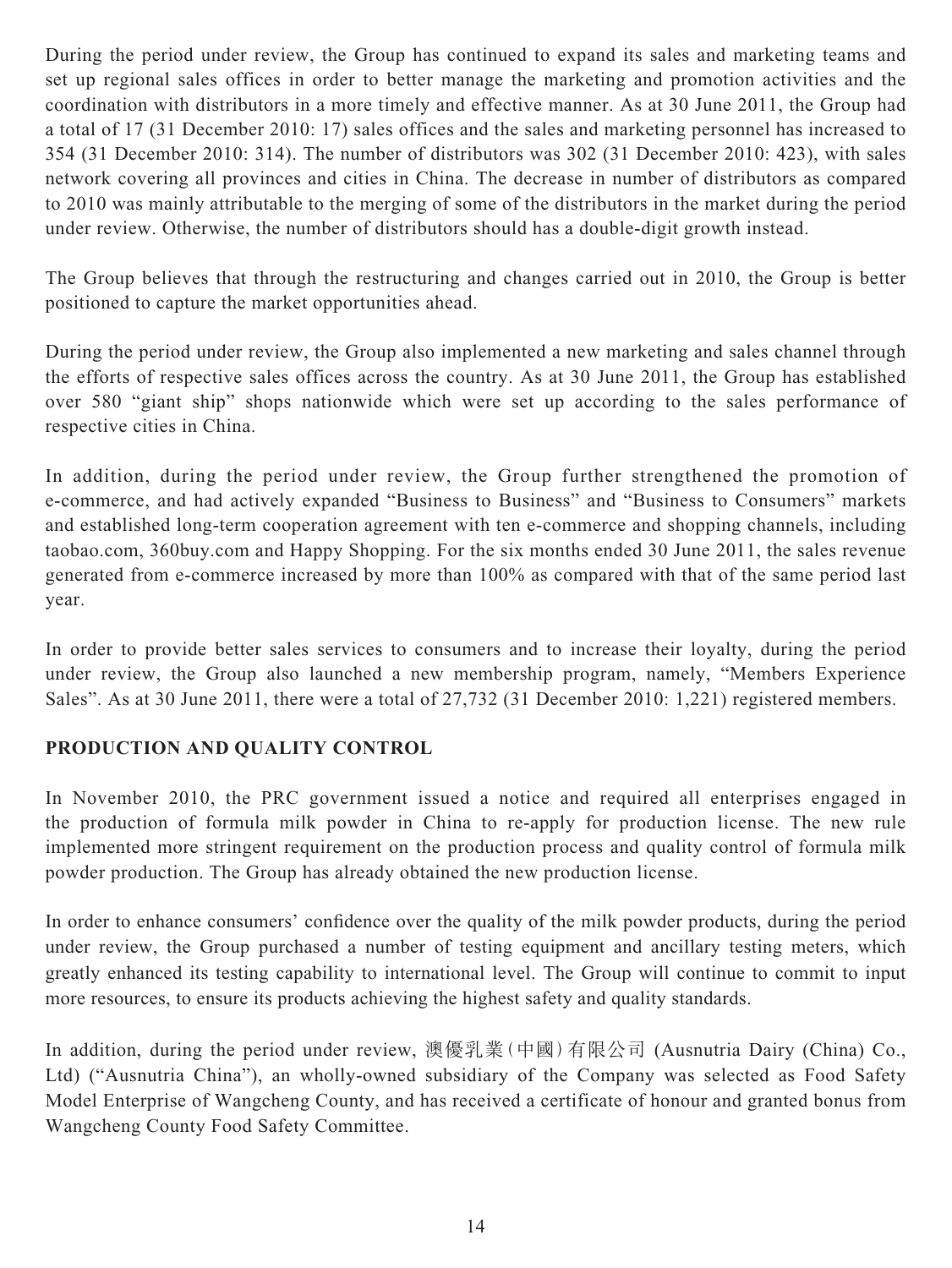### **RESEARCH AND DEVELOPMENT**

Technology research and development has always been the key element of the Group's sustainability. During the period under review, the Group continued to strengthen its research and development capability in order to enhance the protection of its core technology, upgrade existing products and develop new products.

In May 2011, Ausnutria China obtained the certification as a 高新技術企業 (High Technology Enterprise) from 湖南省科學技術廳 (Hunan Provincial Science & Technology Department), 湖南省財 政廳 (Hunan Provincial Finance Department), 湖南省國家稅務局 (State Tax Bureau of Hunan Province) and 湖南省地方稅務局 (Local Tax Bureau of Hunan Province) (the "High Technology Enterprise Certification"). The High Technology Enterprise Certification is valid for a period of three years.

### **BUSINESS OUTLOOK**

In mid-October of 2010, the PRC government announced its Twelfth Five-Year (2011-2015) Plan of National Economy and Social Development. During the next five years, one of the tasks for the fiscal policy is to promote domestic consumption, and to lead the economy to avert the negative impact resulting from the low growth brought by export and investment.

The Group's goal is to strengthen its position as a leading paediatric milk formula company in the PRC market and to expand its market share in the PRC.

The Group will continue to accomplish the above goal by implementing the following strategies:

- (1) sourcing milk powder from new suppliers or exploring investment opportunities, in order to secure its milk powder supplies by way of upward integration with potential milk powder suppliers to support its diversification;
- (2) continuing its effort in branding, adjusting its previous advertising strategies and promoting its products at a more cost effective way by establishing closer link with its end customers and to focus on the implementation of information system to enhance our customer services and operation;
- (3) reinforcing control of production and quality to ensure all the products for sale achieving the highest standard set by the Group;
- (4) enhancing its research and development to ensure that the Group will launch related dairy products in a timely and effective manner to meet the market needs; and
- (5) continuing to expand its marketing network.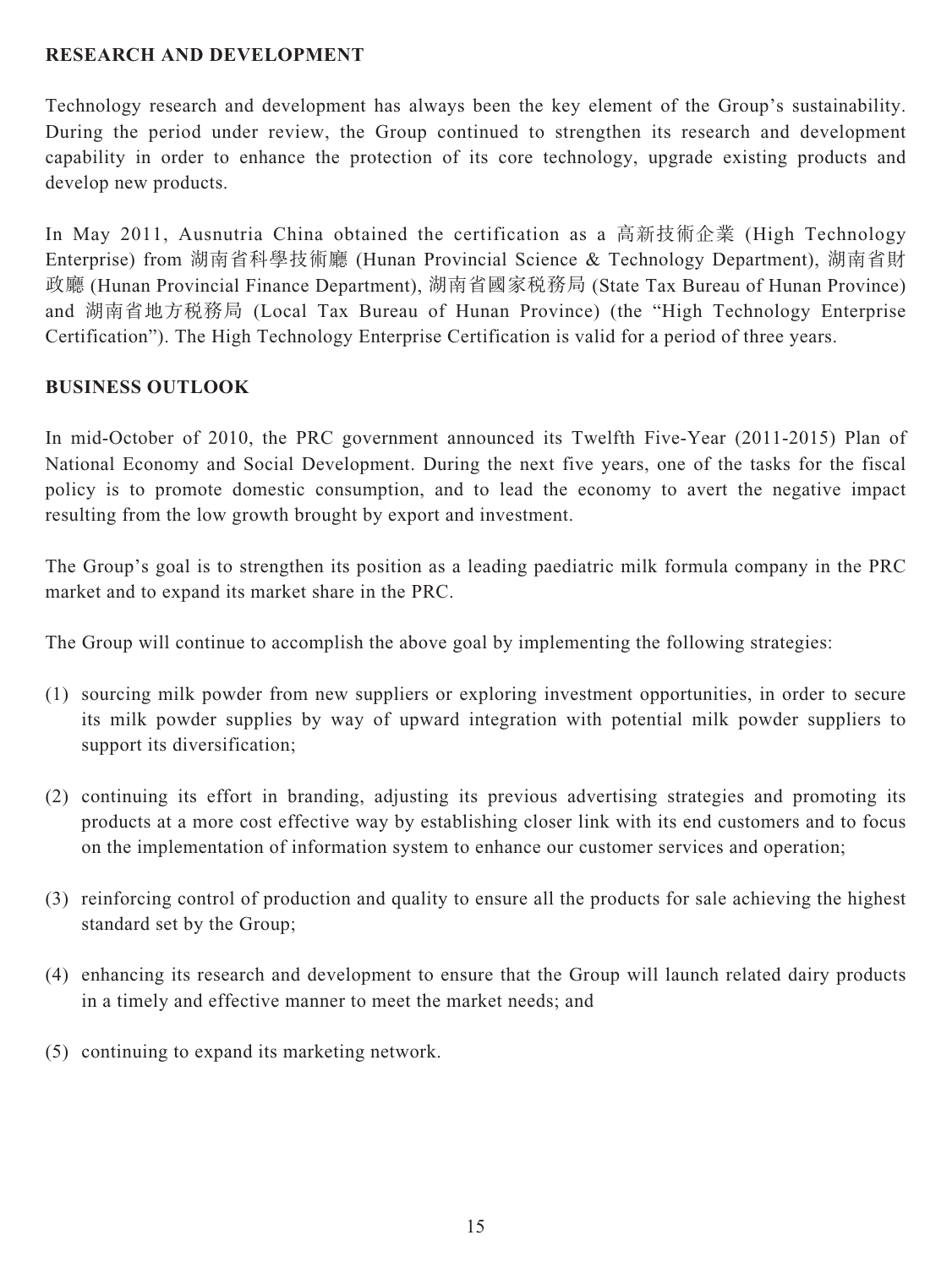Reference is made to the announcements of the Company dated 29 March 2011, 13 June 2011, 4 July 2011 and 20 July 2011 in relation to the acquisition of 51% equity interests in Hyproca. Hyproca and its subsidiaries ("Hyproca Group") are principally engaged in the dairy industry in the Netherlands. Hyproca Group was established over a century ago, and its principal activities range from research and development, milk collection, processing, production, packaging to marketing and sales of dairy products. It also has its own formula milk powder productions and is a leading producer of goat milk powder in the world.

As at 3 July 2011, the Group completed the acquisition of approximately 19.44% equity interests of Hyproca. The acquisition of the remaining of approximately 31.56% equity interests is estimated to be completed in the fourth quarter of this year.

Upon completion, the principal operating subsidiaries of the Hyproca Group are Hyproca Dairy B.V. ("Hyproca Dairy"), Lypack Holding B.V. ("Lypack Holding"), HB Food Group B.V. ("HB Food") and Hyproca Lyempf B.V. ("Hyproca Lyempf").

The history of Hyproca Dairy goes back to 1897 when its first factory was established. The factory of Hyproca Dairy forms the basis of the Hyproca Group. The factory of Hyproca Dairy started its first milk powder productions in 1928 and has been producing milk powders since then.

The factory of Lypack Holding first started its production of baby formulae in 1938. Lypack Holding and its subsidiaries are experienced and dedicated producers of a wider range of infant formulae of high quality.

HB Food and its subsidiaries specialise in the complete chain of fresh Dutch goat milk from collection from farms to finished products. HB Food is a leading producer of goat milk powder in the world.

Besides, the Hyproca Group had completed the acquisition of certain assets in respect of dairy products production, including the dairy production facilities for pre-processing of raw milk and two spray dryers with capacity of 27,000 tons of powder and has injected these assets into Hyproca Lyempf. As a result of the aforesaid acquisition, the Hyproca Group is equipped with a full production chain of infant formula milk powder products and other dairy products.

The Group believes that the above acquisition will bring potential synergistic effect to the businesses of the Group and Hyproca Group, and is in line with the restructuring of the sales and distribution system of the Group and the support from national policy, which is beneficial to the future development of the Group in the long run.

# **FINANCIAL REVIEW**

During the period under review, the Group recorded a sales revenue of approximately RMB219,030,000, representing a decrease of approximately 25.6% as compared with that of the same period last year. Such decrease in revenue is mainly due to the temporary impact caused by the reorganization of the sales and distribution system underwent by the Group. The cost of sales of the Group for the period under review amounted to approximately RMB102,446,000.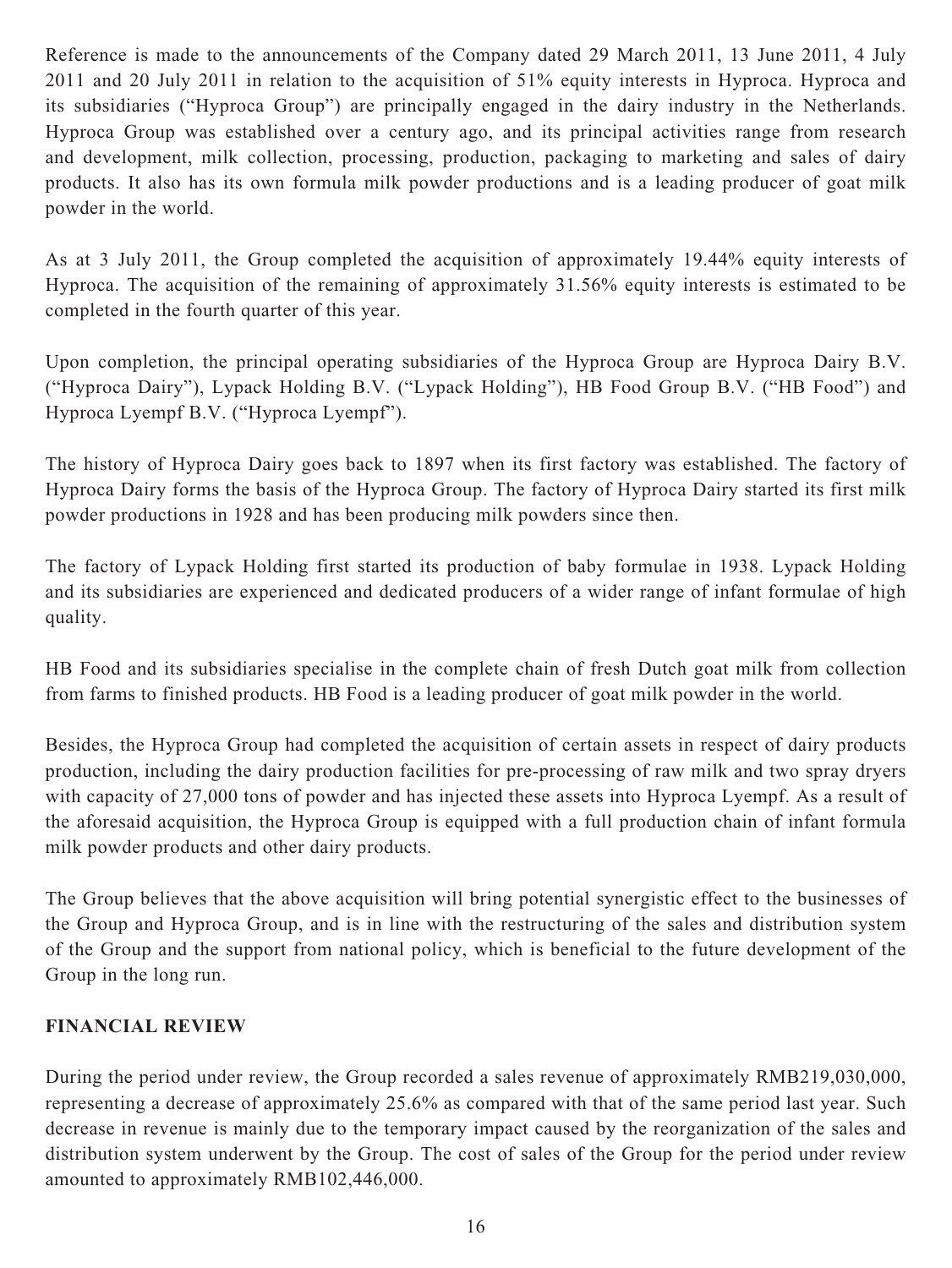For the first half of 2011, the gross profit of the Group amounted to approximately RMB116,584,000 while the gross profit margin was 53.2%, representing a slight increase of about 0.9% as compared with that of the same period last year.

Previously, sales and marketing activities were mainly carried out by the distributors of the Group across the country. In order to promote its products in a more effectively way in the long run, the Group has reorganized its sales and distribution system in 2010 so that most major sales and promotion activities has been carried out by the Group's self-owned sale offices instead. The selling and distribution costs of the Group significantly dropped by 48.1% as compared with that of the same period last year.

For the first half of 2011, the administrative cost of the Group increased by approximately 23.5% to RMB14,116,000 as compared with that of the same period in 2010. The increase in administrative cost was mainly attributable to the increment in staff for the Group's business development as well as the additional professional fee and travel expenses arising from the acquisition of Hyproca during the period under review.

No borrowing was recorded for the Group during the period under review, and hence there was no interest expense for the period under review.

For the first half of 2011, the Group's actual corporate income tax rate was 15.7% (30 June 2010: 7.2%).

The sales revenue and profit of the Group are mainly attributable to Ausnutria China. In May 2011, Ausnutria China obtained the High Technology Enterprise Certification (高新技術企 業).The High Technology Enterprise Certification is valid for a period of three years. Pursuant to the PRC Enterprise Income Tax Law (《中華人民共和國企業所得稅法》), the enterprise income tax rate for Ausnutria China for the coming three financial years is thus reduced from 25% to 15% (preferential enterprise income tax rate). As Ausnutria China is still entitled to an exemption from the enterprise income tax for the first two years, a 50% reduction in the enterprise income tax for the subsequent three years applicable to the foreign investment companies in the corresponding period last year, and a tax refund for corporate income tax of RMB5,692,000 was recorded in the corresponding period last year, the Group's actual corporate income tax rate was 7.2% only.

# **OTHER INFORMATION**

### **MATERIAL INVESTMENTS AND ACQUISITIONS AND DISPOSALS OF SUBSIDIARIES**

Save as the acquisition of Hyproca (the "Acquisition"), as at 30 June 2011, there were no material investments and acquisitions and disposals of subsidiaries.

The Acquisition constitutes a major transaction for the Company under Chapter 14 of the Listing Rules of The Stock Exchange of Hong Kong Limited (the "Listing Rules") and is therefore subject to the approval by the shareholders of the Company at the shareholders' meeting by way of poll.

Details of the Acquisition will be included in the circular of the Company to be despatched to the shareholders of the Company in due course.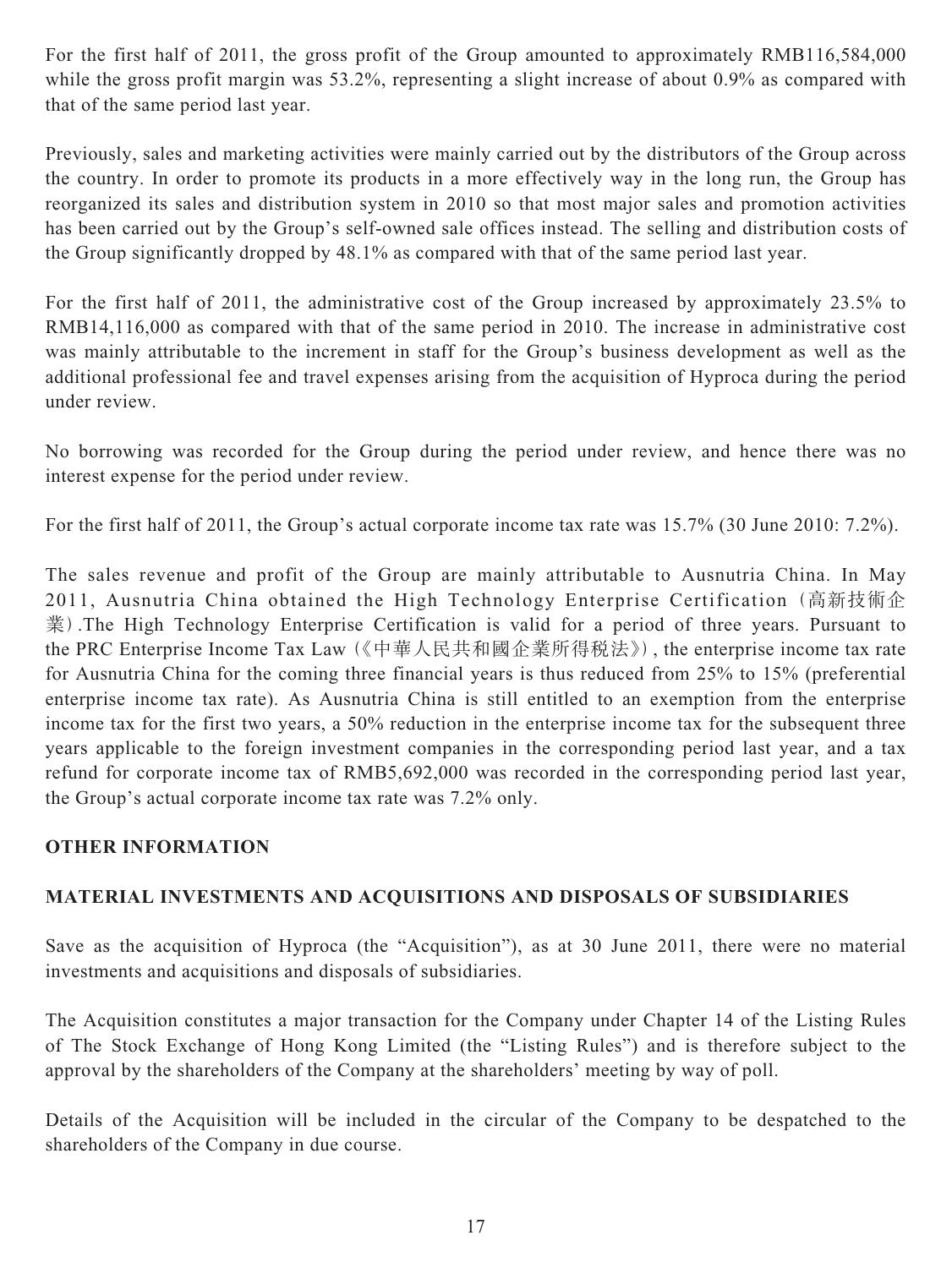### **FUTURE PLANS FOR MATERIAL INVESTMENTS**

The Group will continue to explore investment opportunities in order to secure its milk powder supplies by way of upward integration with potential milk powder suppliers in the PRC, Australia, Europe or elsewhere. As at the date of this announcement, save for the Acquisition, the Group had not entered into any legally binding agreement or arrangement with respect to the upward integration opportunities mentioned above.

### **Financial Resource, Liquidity and Pledge of Assets**

As at 30 June 2011, net assets of the Group amounted to approximately RMB1,036,447,000 (31 December 2010: RMB1,135,672,000); current assets amounted to approximately RMB940,680,000 (31 December 2010: RMB1,132,617,000), of which approximately RMB438,403,000 (31 December 2010: RMB638,984,000) were cash and bank deposits.

The Group usually applies its cash flows generated internally to meet its operational needs. With the funds raised through the initial public offering, the Group has plenty of financial resources and sufficient liquidity to meet its daily business operations and future development.

As at 30 June 2011, the Group has not pledged any assets to any third party (31 December 2010: nil).

### **Capital Structure**

Details of movement in the Company's capital structure during the period under review are set out in note 20 to the interim report. The Company's capital structure only comprises ordinary shares.

# **Gearing Ratio**

As at 30 June 2011, the Group's current liabilities amounted to approximately RMB109,274,000 (31 December 2010: RMB68,953,000). The Group's ratio of current liabilities over current assets was approximately 11.6% (31 December 2010: 6.1%) and the gearing ratio was approximately 10.5% (31 December 2010: 6.1%) on the basis of total liabilities over net assets. As at 30 June 2011, the Group had no outstanding bank loans (31 December 2010: nil).

# **INTEREST AND FOREIGN EXCHANGE RISK**

During the period under review, the Group did not have any debt obligation with floating interest rates (31 December 2010: nil). Accordingly, the Group had no significant interest rate risk.

Substantially all of the Group's businesses are denominated in RMB and US Dollars and RMB is the Group's presentation currency. As at 30 June 2011, except for the investment in Hyproca which was denominated in Euro and certain cash and bank balances were denominated in HK\$ and Euro, the Group's assets and liabilities were all accounted for in RMB. The fluctuations in foreign exchange had no material effect on the Group as foreign exchange risk faced by the Group was relatively low.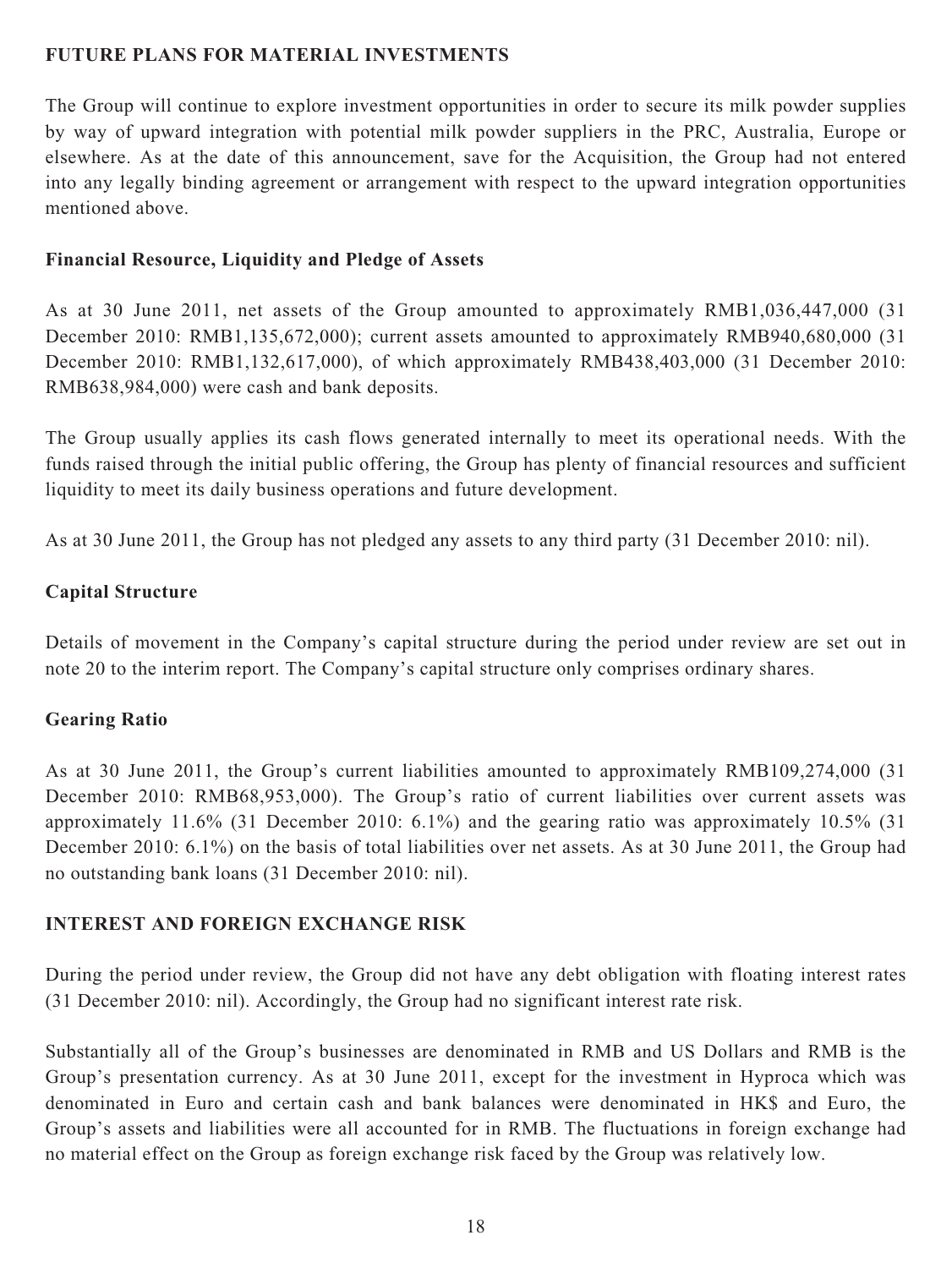### **CREDIT RISK**

The Group trades only with recognised and creditworthy third parties. The Group seeks to maintain strict control over its outstanding receivables and closely monitors the collection to minimise credit risk. As the Group's exposure spreads over a diversified portfolio of customers, there is no significant concentration of credit risk.

The carrying amounts of cash and cash equivalents, trade receivables, other receivables, held-to-maturity investment and other financial assets represent the Group's maximum exposure to credit risk in relation to the Group's other financial assets.

### **CAPITAL COMMITMENTS**

As at 30 June 2011, the Group had no significant capital commitments (31 December 2010: nil).

### **CONTINGENT LIABILITIES**

As at 30 June 2011, the Group had no significant contingent liabilities (31 December 2010: nil).

### **USE OF PROCEEDS**

The shares of the Company were listed on the main board of the Stock Exchange on 8 October 2009 with net proceeds from the global offering of the Company's shares of approximately HK\$823.1 million (after deducting underwriting commissions and related expenses).

The use of the net proceeds from the global offering up to 30 June 2011 was as follows:

|                                              | As stated in    |                 | <b>Balance as at</b><br>30 June 2011 |
|----------------------------------------------|-----------------|-----------------|--------------------------------------|
|                                              | the prospectus  | <b>Utilised</b> |                                      |
|                                              | <b>HK\$'000</b> | <b>HK\$'000</b> | HK\$'000                             |
| Invest in upstream operations                | 246,930         | 131,029         | 115,901                              |
| Expand the Group's distribution network      |                 |                 |                                      |
| and brand building                           | 246,930         | 182,156         | 64,774                               |
| Enhance the Group's research and             |                 |                 |                                      |
| development efforts                          | 82,310          | 17,971          | 64,339                               |
| Introduce new series of organic paediatric   |                 |                 |                                      |
| nutrition products                           | 82,310          | 61,346          | 20,964                               |
| Establish new production lines and warehouse | 82,310          | 19,183          | 63,127                               |
| General working capital                      | 82,310          | 82,310          |                                      |
|                                              | 823,100         | 493,995         | 329,105                              |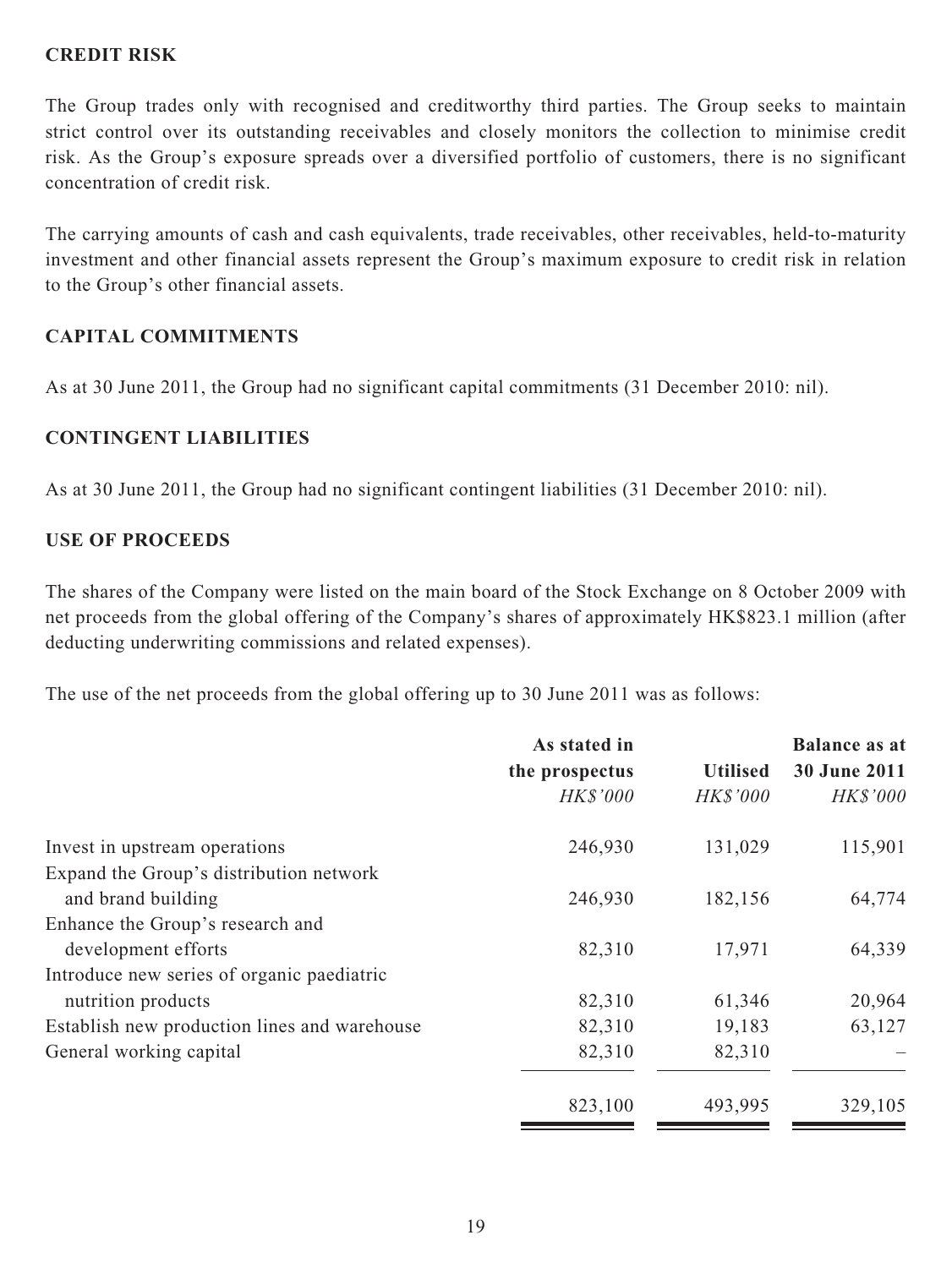The remaining balance was deposited in reputable financial institutions.

The Directors intend to apply the remaining net proceeds in the manner as set out in the announcement of the Company dated 8 September 2010.

## **EMPLOYEES**

As at 30 June 2011, the Group employed approximately 528 (31 December 2010: 512) employees. The increase in the number of employees was due to the expansion of the Group's business and to cope with the Group's business promotion and market exploration activities. The salary levels of employees are determined by their performance, qualifications, experience and contribution to the Group with reference to general market trend.

The total employees expenses of the Group including Directors' remuneration charged to the consolidated statement of comprehensive income for the six months ended 30 June 2011 amounted to approximately RMB16,117,000 (six months ended 30 June 2010: RMB11,599,000). The increase in total employees expenses was due to the increase in the number of employees and salary increments adjusted in accordance with labour market trend.

### **PURCHASE, REDEMPTION OR SALE OF LISTED SECURITIES OF THE COMPANY**

During the period from 1 January 2011 to 30 June 2011, the Company repurchased 57,840,000 shares listed on the Stock Exchange. These shares were cancelled upon repurchase and accordingly the issued share capital of the Company was reduced by the nominal value of these shares. Details of the repurchases during the period under review are summarised as follows:

| <b>Month of repurchases</b> | Number of<br>shares<br>repurchased | <b>Highest price</b><br>per share<br>HK\$ | Lowest price<br>per share<br>HK\$ | Aggregate<br>consideration<br>paid<br>HK\$ |
|-----------------------------|------------------------------------|-------------------------------------------|-----------------------------------|--------------------------------------------|
| January 2011                | 4,046,000                          | 2.85                                      | 2.56                              | 11,005,000                                 |
| February 2011               | 53,794,000                         | 2.55                                      | 2.38                              | 133,483,920                                |
|                             | 57,840,000                         |                                           |                                   | 144,488,920                                |

### **DIVIDEND DISTRIBUTION**

The Directors do not recommend a payment of an interim dividend for the six months ended 30 June 2011 (six months ended 30 June 2010: nil).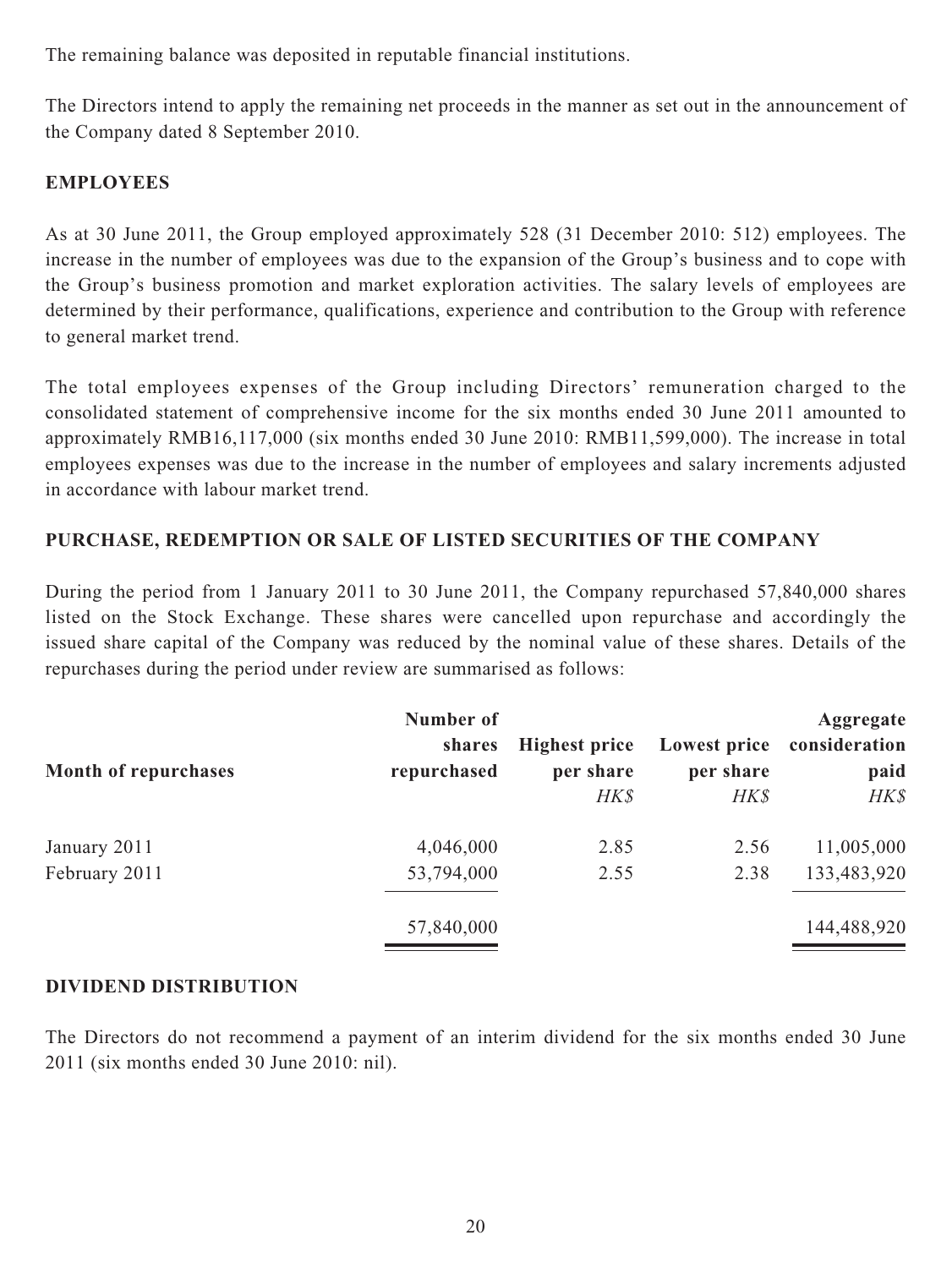### **DIRECTORS' SECURITIES TRANSACTIONS**

The Company has adopted the Model Code for Securities Transactions by Directors of Listed Issuers (the "Model Code") set out in Appendix 10 to the Listing Rules as its own code of conduct regarding directors' securities transactions. Having made specific enquiry of all Directors, the Directors have confirmed that they have complied with the Model Code throughout the period under review.

## **CODE ON CORPORATE GOVERNANCE PRACTICES**

In the opinion of the Directors, the Company has fully complied with the code provisions as set out in the Code on Corporate Governance Practices contained in Appendix 14 to the Listing Rules throughout the six months period ended 30 June 2011.

### **SHARE OPTION SCHEME**

On 19 September 2009, the Company adopted a share option scheme (the "Scheme"), whereby the Board is empowered to grant options to eligible persons, including directors, employees and advisers of the Group, to subscribe for the shares of the Company.

Since the adoption of the Scheme, no option has been granted under the Scheme.

### **AUDIT COMMITTEE**

The Company has an audit committee which was established with written terms of reference in compliance with Rules 3.21 to 3.23 of the Listing Rules. The primary duties of the audit committee are to provide our Board with an independent review of the effectiveness of the financial reporting process, internal control and risk management of the Group, to oversee the audit process and to perform other duties and responsibilities stated in the written terms of reference. The audit committee comprises three independent non-executive Directors, namely, Mr. Qiu Weifa, Mr. Jason Wan and Mr. Chan Yuk Tong (Chairman). The Company's and the Group's financial statements for the six months ended 30 June 2011 have been reviewed by the audit committee.